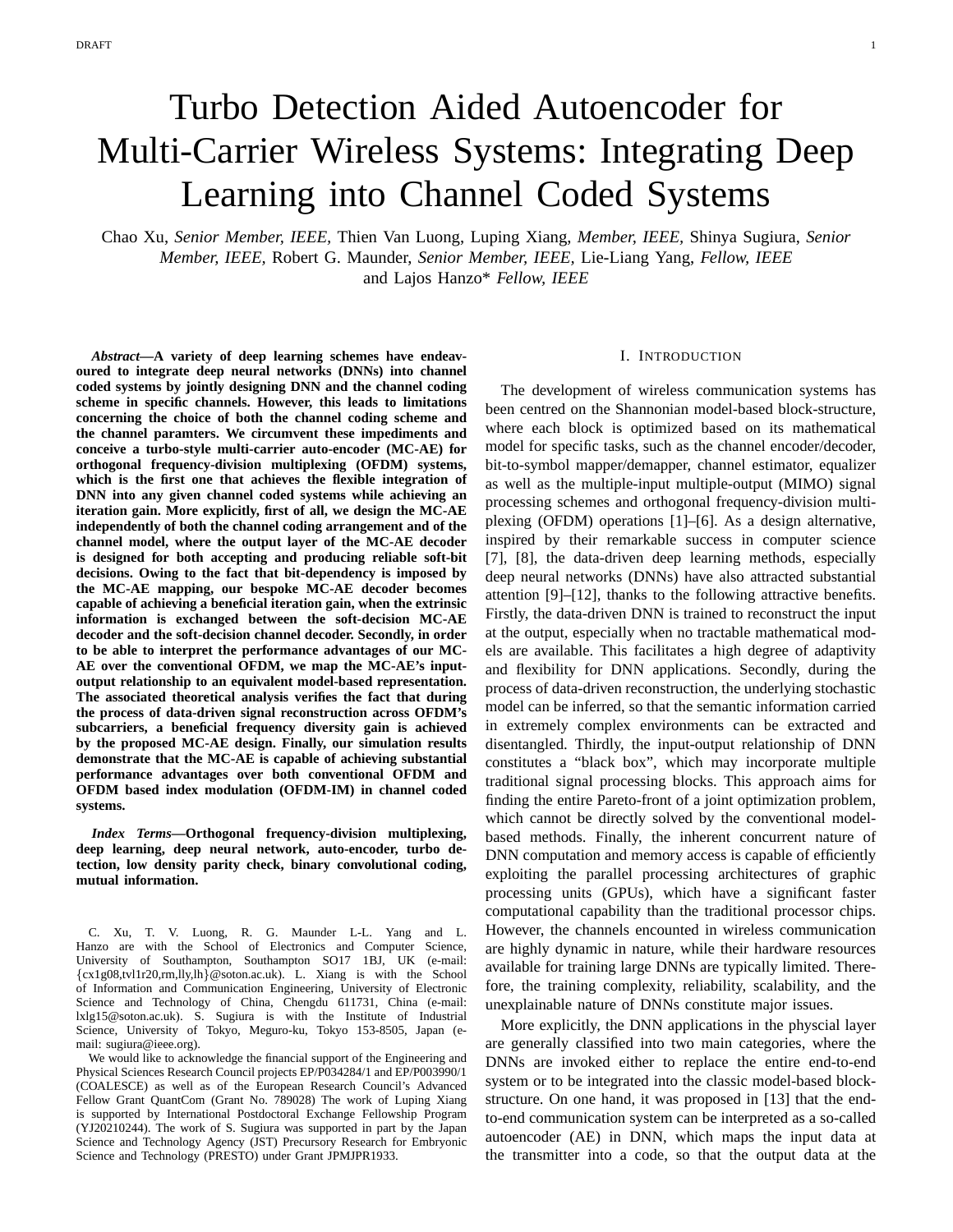receiver may be optimized to match the input. Furthermore, it was demonstrated in [14] that such designs can be readily realized using off-the-shelf software-defined radios and opensource DNN libraries. Moreover, an end-to-end AE-based scheme capable of handling unknown channel models was conceived in [15], while a noncoherent AE design that relies on energy detection was proposed in [16]. However, the large DNNs designed for end-to-end systems tend to require a large number of parameters, especially when the important channel coding scheme is incorporated. On the other hand, the modelbased DNN philosophy aims for replacing the individual signal processing blocks, such as equalization [17], channel coding [18], [19], MIMO detection [20], by DNNs. As a result, by exploiting the classic block-structure and injecting certain expert domain knowledge, the DNN computing resources and training time may be substantially reduced.

The wireless communication environment suffers both from interference and fading, which contaminate the signal transmission. In order to mitigate this problem, the essential wireless system component of channel coding artificially imposes correlation on its input data before its transmission, so that the errors caused by the propagation channel may then be corrected at the receiver by beneficially exploiting the intentionally imposed bit-dependency in the received data. Looking back over the past seven decades of wireless developments, major breakthroughs are marked by advances in channel coding, such as turbo coding (TC) and low density parity check (LDPC) coding. Therefore, in this work, we focus our attention on the integration of DNN into channel coded systems. More explicitly, a beneficial iteration gain can be achieved, when the extrinsic information is exchanged between the soft-decision MC-AE decoder and the soft-decision channel decoder. This facilitates performance improvements without the need for training large DNNs. However, the flexible integration of DNN with channel coded systems has not been demonstrated in the existing state-of-the-art. Hence, we boldly and explicitly contrast our novel contributions to the state-of-the-art in Table I. Specifically, the DNN's iteration gain is either unexploited or dependent on specific channel coding parameters in the existing literature. More explicitly, it is feasible to replace the channel encoder/decoder by DNNs, but the major challenges are the generalization of implementing different channel coding schemes such as TC and LDPC, the generalization of using different block lengths and the generalization of transmitting over different types of channels. At a glance, inspired by the concept of deep unfolding, where iterative decoding is expanded by serial concatenated DNN layers, the AE-based solution of [13] was shown to be capable of reconstructing the encoder and decoder of a Hamming code for transmission over additive white Gaussian noise (AWGN) channels. The modelbased ViterbiNet concept was proposed in [18], where DNN is integrated into the Viterbi algorithm in both AWGN and block fading channels. Furthermore, the deep learning methods of [21] were shown to be able to achieve the decoding capability of the maximum likelihood sequence estimation based Viterbi algorithm and that of the optimal BCJR algorithm in AWGN channels. In these schemes, the space of codeword design is enormous. For example, a rate 1/2 code having a frame length

of 100 information bits involves designing  $2^{100}$  codewords in a 200 dimensional space [23]. Therefore, it is preferable to replace the modulation-related blocks by the DNN, which can be integrated back into channel coded systems performing turbo detection by iteratively exchanging extrinsic information between a soft-decision data-driven DNN and a classic modelbased Viterbi/BCJR decoder. Based on this, the DNN solution of [19] invokes an AE to incorporate both the modulator at the transmitter as well as the demodulator at the receiver, where a substantial iteration gain is achieved by exchanging soft extrinsic information between the soft-decision DNN and the LDPC decoder. EXtrinsic Information Transfer (EXIT) chart analysis [2], [24]–[27] may be employed for visualizing the exchange of mutual information throughout the decoding iterations. However, the iterative decoder of [19] requires individual optimization both for different block lengths as well as for the different choices of channel coding schemes. Therefore, as boldly and explicitly highlighted in Table I, our proposed scheme is the first one that achieves both flexible integration of DNN into channel coded system and an AEinduced iteration gain. In summary, the novel contributions of this work are as follows:

- We propose to integrate the multi-carrier AE (MC-AE) of [28] into channel coded systems. First of all, the AE is designed independently of both the channel coding arrangement and of the channel model. Secondly, the domain knowledge of a channel equalizer is streamlined for the input to the AE decoder, which helps to reduce both the number of DNN parameters and the training complexity. Thirdly, the DNN's softmax output layer is appropriately modified for accepting and producing reliable soft decisions. Finally, the soft-decision MC-AE design is extended to support multi-carrier MIMO systems of V-BLAST and space-time block coding (STBC) [4], [5], [27], [29], [30]. We note that following the specific design guidelines conceived in this paper, the MC-AE may be replaced by any DNN schemes that are trained based on the stochastic gradient descent (SGD) with the gradients of the loss function back-propagated from the output layer to the input layer. Hence our solution is eminently suitable for the broad family of DNNs designed for OFDM [31]–[33], OFDM relying on index modulation (OFDM-IM) [34], nonorthogonal multiple access (NOMA) [35], [36] and interference cancellation [37]–[39].
- In order to be able to interpret and explain the performance advantages of MC-AE over OFDM and OFDM-IM, we map the input-output relationship to an equivalent model-based representation, which is guided by the unconstrained capacity of continuous-input continuousoutput memoryless channels (CCMC). Following this, both the pairwise error probability (PEP) and the constrained capacity of discrete-input continuous-output memoryless channels (DCMC) are invoked in order to verify that the performance advantage of the MC-AE design stems from its improved frequency diversity gain, which is implicitly optimized in line with the DNN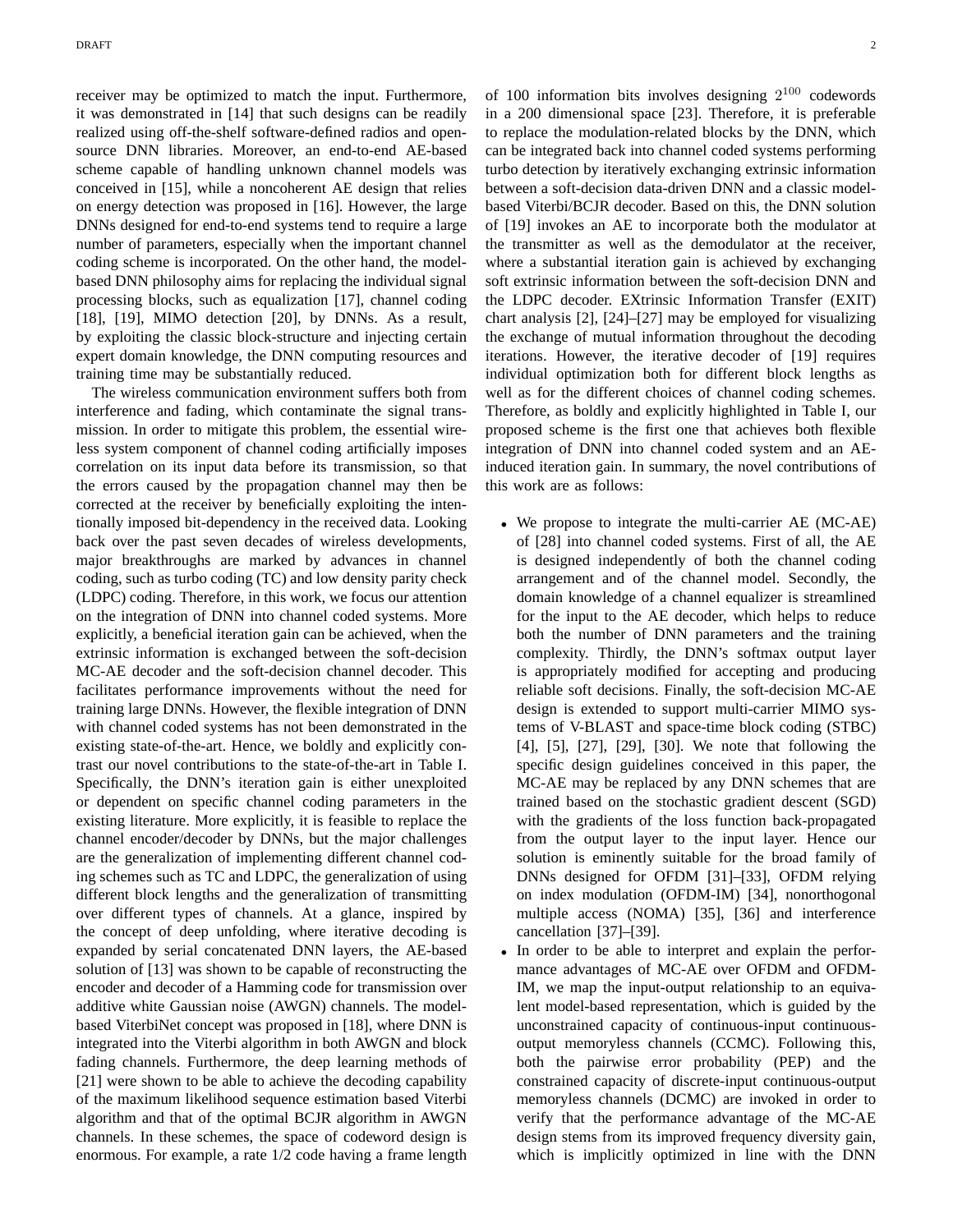TABLE I: State-of-the-art DNN schemes designed in channel coded systems.

|                             | DNN setup |        | Explainable DNN |             | Turbo DNN                |               |                 |
|-----------------------------|-----------|--------|-----------------|-------------|--------------------------|---------------|-----------------|
|                             | AE-based  | Model- | Capacity        | EXIT charts | DNN indepdent to channel | Soft-decision | DNN with itera- |
|                             |           | based  | analysis        | analysis    | coding parameters        | <b>DNN</b>    | tion gain       |
| O'Shea et al. $[13]$        |           |        |                 |             |                          |               |                 |
| Dorner <i>et al.</i> $[14]$ |           |        |                 |             |                          |               |                 |
| Samuel et al. [20]          |           |        |                 |             |                          |               |                 |
| Shlezinger et al. [18]      |           |        |                 |             |                          |               |                 |
| Kim et al. [21]             |           |        |                 |             |                          |               |                 |
| Cammerer et al. [19]        |           |        |                 |             |                          |               |                 |
| Shlezinger et al. [22]      |           |        |                 |             |                          |               |                 |
| Proposed Scheme             |           |        |                 |             |                          |               |                 |

training loss function. Finally, the powerful analytical tool of EXIT charts is employed for analyzing the evolution of mutual information throughout the turbo detection iterating between the soft-decision DNN and the channel decoder.

• Finally, the proposed MC-AE scheme is examined in conjunction with both Binary Convolutional Coding (BCC) employed in the IEEE 802.11a/n/ac/ah standard family as well as the classic LDPC used in the operational 4G and 5G cellular networks [40], [41]. Our simulation results demonstrate that our improved soft-decision DNN is capable of beneficially exploiting the inter-bit correlation imposed by the AE, which leads to a precious iteration gain. As a result, the proposed MC-AE scheme is capable of achieving substantial performance advantages over its conventional OFDM and OFDM-IM counterparts in channel coded systems. As a further advance, in MIMO systems, the MC-AE aided STBC is capable of achieving a further improved performance over the MC-AE aided V-BLAST, thanks to both the frequency diversity gain attained by MC-AE and the space-time diversity gain achieved by STBC.

The rest of this paper is organized as follows. The system overview is provided in Sec. II, where the MC-AE design is integrated with the BCC and LDPC channel coding schemes. Sec. III offers the model-based performance analysis of MC-AE, where both the CCMC capacity, as well as the DCMC capacity and the PEP are analysed. The soft-decision DNN is derived in Sec. IV, where the MC-AE decoder is revised to be able to accept and produce soft-bit decisions. The performance characterization of turbo MC-AE is presented in Sec. V, and then the MC-AE design is extended to the MIMO setups of V-BLAST and STBC in Sec. VI and Sec. VII, respectively. Finally, our conclusions are offered in Sec. VIII. The notations used throughout the paper are summarized in Table II.

# II. SYSTEM OVERVIEW

#### *A. Turbo MC-AE*

The serially concatenated code (SCC) constituted by the BCC/LDPC channel coding schemes and the data-driven MC-AE is portrayed in Fig. 1, where iterative demapping and decoding is invoked by the two-stage turbo receiver. More explicitly, the source bits  $b<sub>u</sub>$  are encoded by the BCC/LDPC encoder into  $b_c$ , which is interleaved into  $b_m$  and then mapped by the MC-AE encoder at the transmitter of Fig. 1. At the turbo receiver, both the MC-AE's decoder and the BCC/LDPC decoder accept and then produce soft-bit decisions in the form of Log Likelihood Ratios (LLRs). The *extrinsic* LLRs



Fig. 1: Schematics of binary convolutional code (BCC) and low-density parity-check (LDPC) code aided multi-carrier autoencoder (MC-AE) and their two-stage turbo receiver.

produced by the MC-AE's decoder are given by  $L_{M,e}$  =  $L_{M,p} - L_{M,a}$ , where  $L_{M,p}$  and  $L_{M,a}$  refer to the *a posteriori* LLRs and the *a priori* LLRs of the MC-AE, respectively. The *extrinsic* LLRs  $L_{M,e}$  produced by the MC-AE's decoder are de-interleaved and fed into the BCC/LDPC decoder as the *a priori* LLRs  $L_{D,a}$ . Hence the *extrinsic* mutual information  $\mathcal{I}_{M_E} = \mathcal{I}(L_{M,e}; b_m)$  at the output of the MC-AE's decoder becomes equal to the *a priori* mutual information  $\mathcal{I}_{DA} = \mathcal{I}(L_{D,a}; b_c)$  at the input of the BCC/LDPC decoder. The calculation of mutual information  $\mathcal{I}(L; b)$  between the LLRs  $L$  and binary bits  $b$  is given by (1). Symmetrically, the *extrinsic* LLRs produced by the BCC/LDPC decoder are given by  $L_{D,e} = L_{D,p} - L_{D,a}$ , where  $L_{D,p}$  and  $L_{D,a}$  refer to the *a posteriori* LLRs and the *a priori* LLRs of the BCC/LDPC, respectively. The *extrinsic* LLRs  $L_{D,e}$  produced by the BCC/LDPC decoder are interleaved and fed into the MC-AE's decoder as the *a priori* LLRs  $L_{M,a}$ , which indicates that the *extrinsic* information  $\mathcal{I}_{D_E} = \mathcal{I}(L_{D,e}; b_c)$  at the output of the BCC/LDPC decoder becomes the *a priori* information  $\mathcal{I}_{M_A} = \mathcal{I}(L_{M,a}; b_m)$  at the input of the AE's decoder, as seen in Fig. 1. Decoding convergence to vanishingly low BER may become achievable, when the full  $\mathcal{I}_{D_E} = 1.0$  is recovered by the BCC/LDPC decoder.

More explicitly, the mutual information attained is evaluated from:

$$
\mathcal{I}(b;L) = \frac{1}{2} \sum_{b=1,0} \int_{-\infty}^{\infty} p(L|b) \log_2 \frac{2p(L|b)}{\sum_{b'=1,0} p(L|b')} dL, \tag{1}
$$

where an equiprobable source having  $p(b = 1) = p(b = 0)$  $\frac{1}{2}$ <sup>2</sup> <sup>2</sup> <sup>2</sup> as assumed, while the 1 *D*<sub>1</sub> <sup>3</sup>  $p(E|0 - 1)$  and  $p(E|0 - 0)$  are evaluated by the histograms of *L* [4], [27]. Based on this, is assumed, while the PDFs  $p(L|b = 1)$  and  $p(L|b = 0)$ the powerful tool of EXIT charts [2], [24]–[27] is capable of analysing the convergence behaviour of the turbo receiver, where both  $\mathcal{I}_{M_E} = \mathcal{I}(L_{M,e}; b_m)$  and  $\mathcal{I}_{D_E} = \mathcal{I}(L_{D,e}; b_c)$  of each iteration are evaluated, so that both the total number of iterations and the SNR required for reaching  $\mathcal{I}_{D_E} = 1.0$  can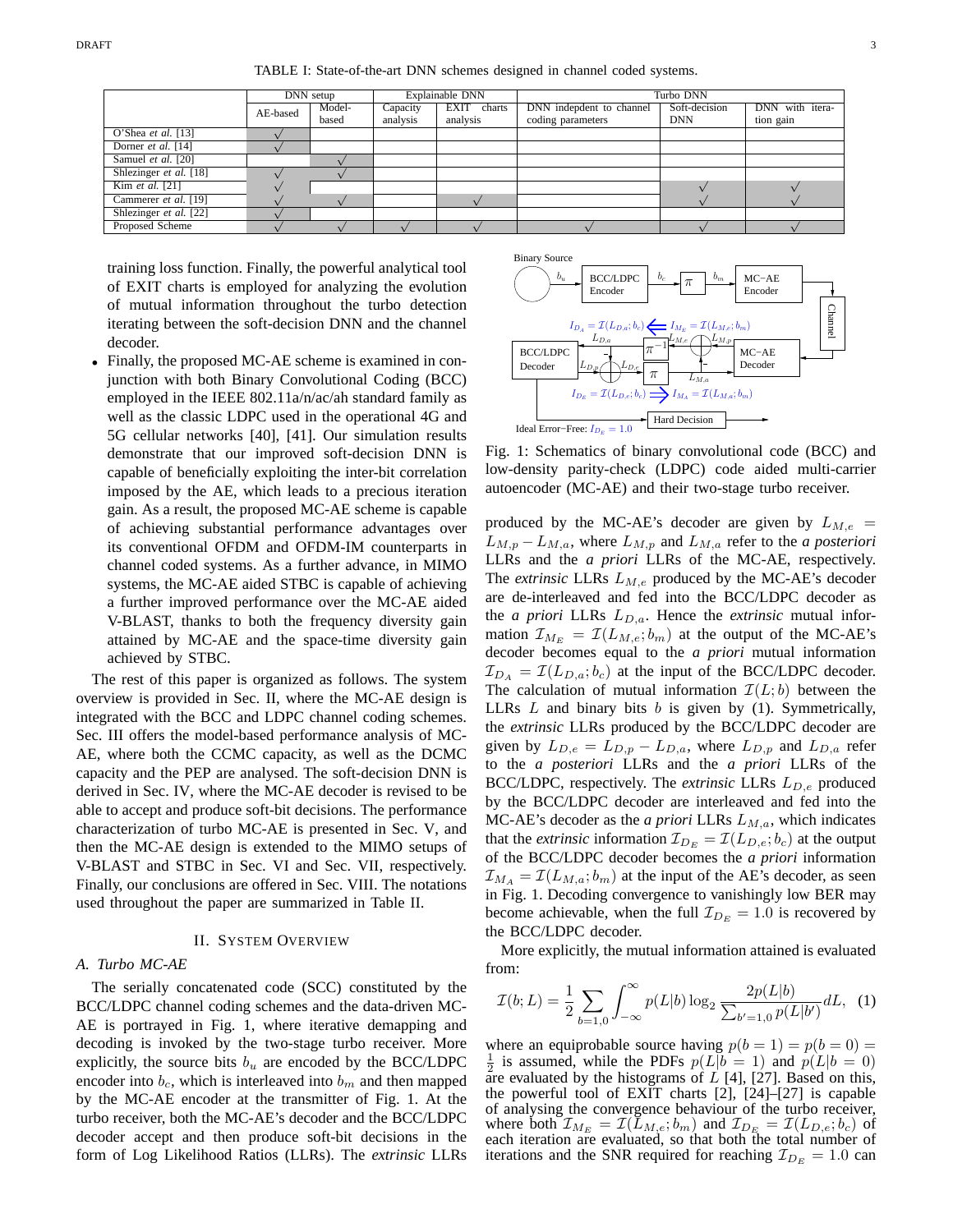| $(\cdot)^*$                  | the conjugate of a complex number                                   | $(\cdot)^H$                              | the Hermitian transpose of a complex matrix                        |
|------------------------------|---------------------------------------------------------------------|------------------------------------------|--------------------------------------------------------------------|
| $Re(\cdot)$                  | the real part of a complex number                                   | Im(·)                                    | the imaginary part of a complex number                             |
| $\ln(\cdot)$                 | natural logarithm function                                          | $\exp(\cdot)$                            | natural exponential function                                       |
| $p(\cdot)$                   | the probability                                                     | $E(\cdot)$                               | the expectation                                                    |
| $[\mathbf{A}]_{a,b}$         | the element on the $a$ -th row and $b$ -th column of matrix         | $\mathbf{A} \in \mathbb{C}^{c \times d}$ | denotes <b>A</b> is a complex-valued matrix of size $(c \times d)$ |
| $\parallel$ A $\parallel$    | the norm of a matrix                                                | $\mathcal{I}(L;b)$                       | mutual information between LLRs $L$ and binary bits $b$            |
| $L_{M,e}$                    | the extrinsic LLRs produced by MC-AE decoder                        | $\mathcal{L}_{M_E}$                      | the <i>extrinsic</i> mutual information of MC-AE                   |
| $L_{M,a}$                    | the <i>a priori</i> LLRs produced by MC-AE decoder                  | ${\cal I}_{M_A}$                         | the <i>a priori</i> mutual information of MC-AE                    |
| $L_{D,e}$                    | the extrinsic LLRs produced by BCC/LDPC decoder                     | $\mathcal{I}_{D_E}$                      | the <i>extrinsic</i> mutual information of BCC/LDPC                |
| $L_{D,a}$                    | the <i>a priori</i> LLRs produced by BCC/LDPC decoder               | $\mathcal{I}_{D_A}$                      | the <i>a priori</i> mutual information of BCC/LDPC                 |
| $L_{M,p}$                    | the a posteriori LLRs produced by MC-AE decoder                     | $L_{D,p}$                                | the a posteriori LLRs produced by BCC/LDPC decoder                 |
| $\mathcal{CN}(\mu,\sigma^2)$ | complex normal distribution with mean $\mu$ and variance $\sigma^2$ |                                          |                                                                    |



Fig. 2: Schematic of multi-carrier autoencoder (MC-AE) encoder at the transmitter and decoder at the receiver for N subcarriers in the frequency-domain.

be predicted before running time-consuming BER simulations. Moreover, without having to access the source bits at the transmitter, the turbo receiver may evaluate the mutual information in an "on-line" fashion [2], [24]–[27] as:

$$
\mathcal{I}(L;b)=1+E\left[\frac{e^L}{1+e^L}\log_2\!\left(\frac{e^L}{1+e^L}\right)+\frac{1}{1+e^L}\log_2\!\left(\frac{1}{1+e^L}\right)\right],\,
$$

so that the iterations may be terminated, when no extra information can be gleaned. More details on EXIT charts will be presented in Sec. V.

#### *B. MC-AE Structure*

The MC-AE partitions a total number of  $N_c$  subcarriers (SCs) into G groups of N SCs ( $N_c = GN$ ). The MC-AE encoder of  $N$  SCs in each group is portrayed by Fig. 2(a). For each group,  $(BPB = log_2 M)$  bits are transmitted, where the message is represented by the set  $S = \{S_1, \dots, S_M\}.$ The input of the MC-AE encoder is in the form of the onehot vector of:

$$
\mathbf{s} = [\underbrace{0 \cdots 0 \stackrel{\eta}{1 \stackrel{\eta}{0}} \cdots 0}_{M}]^{T}, \tag{3}
$$

where we have  $s \in \mathbb{C}^{M \times 1}$  and the activation index m carries source information. After the input layer, the AE encoder has a linear fully-connected layer with a weight matrix  $\mathbf{W} \in \mathbb{C}^{2N \times M}$  and a bias vector  $\mathbf{b} \in \mathbb{C}^{2N \times 1}$ . The output of this layer is given by  $(v = Ws + b)$ . Following this,

a normalization layer is formulated as  $(\bar{v} = \sqrt{N}v/\Vert v \Vert)$ , where the 2N-element real-valued vector  $\overline{v}$  is reshapded into am N-element complex-valued signal vector x based on  $(\overline{\mathbf{v}} = [\text{Re}(\mathbf{x}), \text{Im}(\mathbf{x})]^T)$ , and then x is transmitted over N SCs in the classic OFDM system. In a nutshell, the AE encoder may be simply formuated as:

$$
\mathbf{x} = f_{\boldsymbol{\theta}_{\text{enc}}}(\mathbf{s}),\tag{4}
$$

where  $\theta_{\text{enc}} = {\text{W}, \text{b}}$  refers to the trainable parameters.

Following the frequency-domain operation of (4), the timedomain samples are generated by the  $N_c$ -point inverse fast fourier transform (IFFT) at the transmitter and then transmitted over a frequency-selective fading channel. Upon invoking the  $N_c$ -point FFT at the receiver, the frequency-domain received signal of each group is modelled by:

$$
y_k = h_k x_k + n_k, \tag{5}
$$

for  $(k = 1, \dots, N)$ . The transmitted signal is contaminated by the Rayleigh fading of  $h_k \in \mathcal{CN}(0,1)$  and additive white Gaussian noise (AWGN) of  $n_k \in \mathcal{CN}(0, N_0)$ , where  $N_0$  refers to the noise power. However, we emphasize once again that in stark contrast to model-based detectors, the wireless channel's distribution is not known to the DNN, where the DNN is fed and trained by data.

In the frequency-domain, the MC-AE decoder for  $N$  SCs is portrayed by Fig. 2(b). The input of the AE's decoder is a 3N-element vector of  $\mathbf{u} = [\{\text{Re}(z_k)\}_{k=1}^N, \{\text{Im}(z_k)\}_{k=1}^N, \{\text{Re}(z_k)\}_{k=1}^N]^T$ , where the decision variables are given by  $(z_k = h_k^* y_k/|h_k|^2)$ . This pre-processing beneficially reduces the AE input size from  $4N$  to  $3N$ , where the conventional MC-AE design of [28] requires the input of  $\{\text{Re}(y_k)\}_{k=1}^N, \{\text{Im}(y_k)\}_{k=1}^N, \{\text{Re}(h_k)\}_{k=1}^N, \{\text{Im}(h_k)\}_{k=1}^N]^T$ ). After the input layer, the AE's decoder is consituted by a linear fully connected hiden layer having Q nodes using the popular Relu activation function, followed by an output layer having M nodes employing the Softmax activation function. In summary, the AE's decoder is formulated as:

$$
\hat{\mathbf{s}} = f_{\boldsymbol{\theta}_{\text{dec}}}(\mathbf{u}) = \sigma_{\text{Softmax}}[\mathbf{W}_2 \sigma_{\text{Relu}}(\mathbf{W}_1 \mathbf{u} + \mathbf{b}_1) + \mathbf{b}_2], \quad (6)
$$

where  $\theta_{\text{dec}} = {\mathbf{W}_1, \mathbf{W}_2, \mathbf{b}_1, \mathbf{b}_2}$  refers to the trainable parameters, while we have  $\mathbf{W}_1 \in \mathbb{C}^{Q \times 3N}$ ,  $\mathbf{b}_1 \in \mathbb{C}^{Q \times 1}$ ,  $\mathbf{W}_2 \in \mathbb{C}^{M \times Q}$  and  $\mathbf{b}_2 \in \mathbb{C}^{M \times 1}$ . The activation functions are given by  $\sigma_{\text{Relu}}(u_i) = \max(0, u_i)$  and  $\sigma_{\text{Softmax}}(u_i) = \frac{e^{u_i}}{\sum_i e_i}$  $\frac{e^{u_i}}{e^{u_j}}$ .

The training process of the MC-AE is independent of the channel coding schemes. More explicitly, the mean squared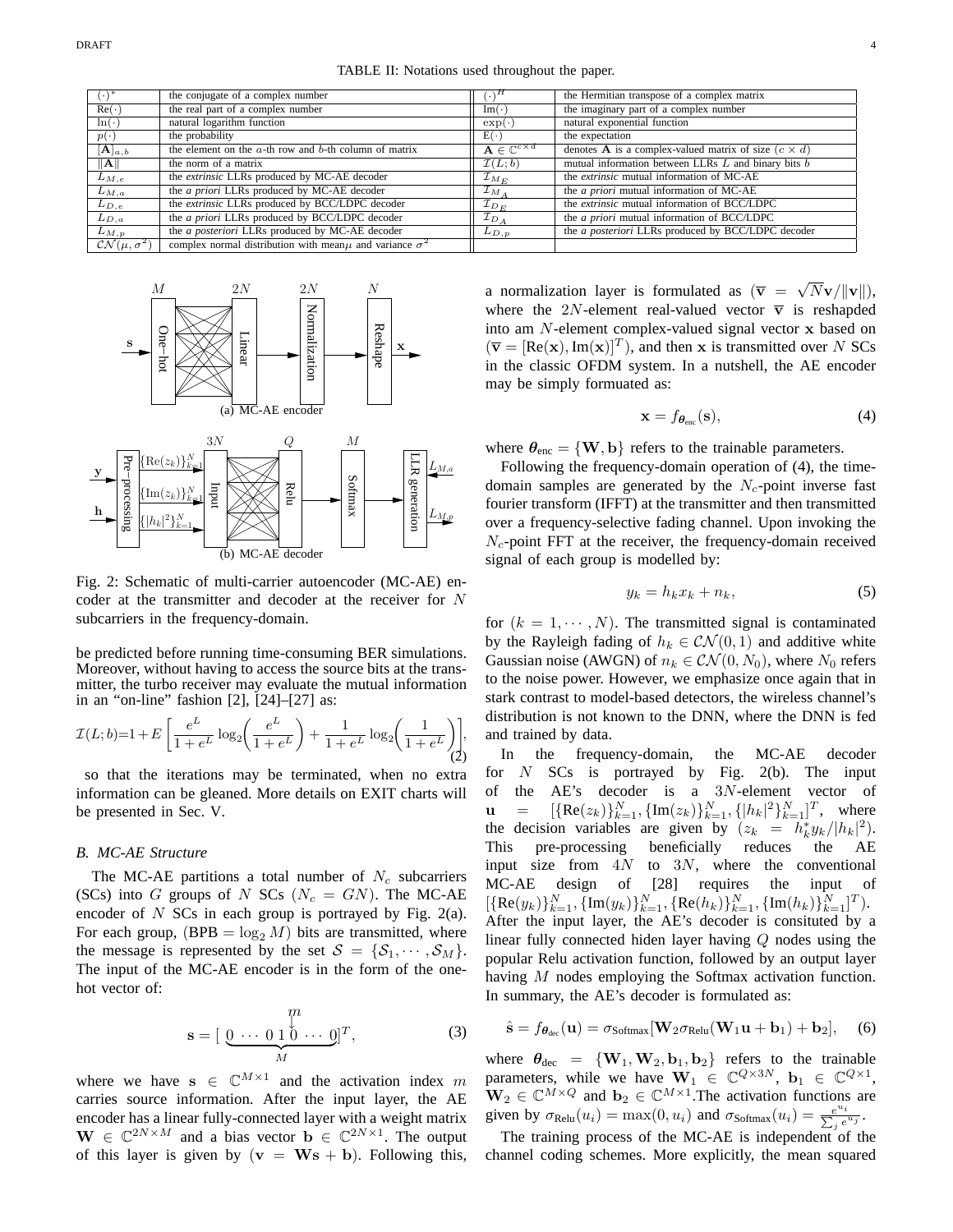TABLE III: Training hyperparameters.

| Parameters            | Value       |
|-----------------------|-------------|
| Learning rate $\eta$  | 0.001       |
| Batch size $T$        | 1000        |
| Epochs                | 1000        |
| Training data samples | $10^{5}$    |
| Weight initialization | Xavier [42] |
| Optimizer             | Adam [43]   |

error (MSE) loss function used for training the MC-AE is formulated as:

$$
\mathcal{L}(\boldsymbol{\theta}) = \frac{1}{T} \sum_{t=1}^{T} \|\mathbf{s}^t - \hat{\mathbf{s}}^t\|^2, \tag{7}
$$

where  $\theta = \{\theta_{\text{enc}}, \theta_{\text{dec}}\}$  contains all trainable parameters, while T is the training batch size. Based on (7), the weights  $\theta$  are learned based on the stochastic gradient descent (SGD) with the gradient of the MSE loss function back-propagated from the output layer to the input layer as:

$$
\boldsymbol{\theta} := \boldsymbol{\theta} - \eta \bigtriangledown \mathcal{L}(\boldsymbol{\theta}), \tag{8}
$$

where  $\eta$  and  $\bigtriangledown$  refer to the learning rate and the gradient, respectively. For improved training, the adaptive moment estimation (Adam) optimizer and the Xavier initialization are employed using the off-the-shelf Tensorflow of [28]. A summary of the hyperparameters selected for training the MC-AE is provided in Table III. Other important parameters such as the number of hidden nodes Q and the training SNR will be defined for each simulation in the following sections. Note that MC-AE is trained only at a single SNR, while tested at multiple SNRs.

Finally, we note that as the number of input bits  $(BPB =$  $\log_2 M$ ) increases, the dimension of the input layer  $s \in \mathbb{C}^{M \times 1}$ of (3) grows exponentially. In order to reduce the training and computational complexity, the embedded MC-AE (Emb-MC-AE) philosophy of [28] is harnessed. Instead of using the onehot vector of (3), the reduced-size input embedding vector s is invoked, where all entries of s are trainable parameters. As a result, the MSE loss function of (7) is no longer applicable, since the input vector s has a smaller size. Therefore, the sparse categorical cross-entropy is used as our loss function formulated as  $\mathcal{L}(\theta) = -\frac{1}{T} \sum_{t=1}^{T} \log([\hat{\mathbf{s}}^t]_m)$ , where  $[\hat{\mathbf{s}}^t]_m$ denotes the *m*-th element in  $\hat{s}^t$ , and  $m = bin2dec(b_1 \cdots b_{BPB})$ refers to the original data-carrying label modulated by the binary source bit-message. For example, when the one-hot vector has a large size such as  $M = 256$ , we may opt for a much smaller alternative embedding vector size of 16 [28].

#### III. MODEL-BASED ANALYSIS FOR MC-AE

The data-driven MC-AE is designed to be independent of the channel model. However, in order to be able to justify the performance advantage of MC-AE in physically tangible terms, we transform the MC-AE into an equivalent modelbased representation, so that the model-based mathematical analysis metrics may be evaluated.

*Definition 1 (CCMC capacity):* Assuming that the noise is Gaussian-distributed as defined by  $n_k \in \mathcal{CN}(0,N_0)$ , the conditional probability based on (5) is given by:

$$
p(y_k|x_k) = \frac{1}{\pi N_0} \exp\left(-\frac{|y_k - h_k x_k|^2}{N_0}\right).
$$
 (9)

Following this, the CCMC capacity is given by maximizing the mutual information  $\mathcal{I}(x; y)$  between the channel's input and output signals over the distribution of  $p(x)$  as  $C^{CCMC}(SNR)$  = max<sub>p(x)</sub>  $\mathcal{I}(x; y)$  = max<sub>p(x)</sub>  $\mathcal{H}(y)$  –  $\mathcal{H}(y|x)$ , where the entropies are maximized by the Gaussian input and output distributions, leading to  $\mathcal{H}(y|x)$  =  $\log_2(\pi e N_0)$  and  $\mathcal{H}(y) = \log_2 [\pi e (|h|^2 + N_0)].$  Taking into account the SC index  $k$ , the unconstrained capacity is given by [4], [27], [44]:

$$
C^{\text{CCMC}}(\text{SNR}) = \frac{1}{N} \sum_{k=1}^{N} E\left[ \log_2 \left( 1 + \frac{|h_k|^2}{N_0} \right) \right].
$$
 (10)

Alternatively to (5), the equivalent frequency-domain received signal model for  $N$  SCs can be expressed as:

$$
y = Xh + n,\tag{11}
$$

where we have  $\mathbf{y} = [y_1, \dots, y_N]^T \in \mathbb{C}^{N \times 1}$ ,  $\mathbf{X} =$ diag $([x_1, \dots, x_N]) \in \mathbb{C}^{N \times N}, \mathbf{h} = [h_1, \dots, h_N]^T \in \mathbb{C}^{N \times 1}$ and  $\mathbf{n} = [n_1, \dots, n_N]^T \in \mathbb{C}^{N \times 1}$ . As a result, the received signal model of (11) becomes equivalent to that of a MIMO system associated with  $N$  transmit antennas (TAs), 1 receive antenna (RA) and  $N$  time slots for signal transmission, which allows us to use the classic MIMO rank and determinant criterion to interpret the MC-AE's diversity gain. The relationship between the two models is firstly demonstrated in terms of the CCMC capacity by the following proposition.

*Proposition 1:* The CCMC capacity of the frequencydomain representation of (10) based on the channel model of (5) is upper bounded by the MIMO's CCMC capacity based on the equivalent model of (11).

*Proof.* Based on the same AWGN assumption of  $n_k \in$  $\mathcal{CN}(0,N_0)$ , the conditional probability based on (11) is given by:

$$
p(\mathbf{y}|\mathbf{X}) = \frac{1}{(\pi N_0)^N} \exp\left(-\frac{\|\mathbf{y} - \mathbf{X}\mathbf{h}\|^2}{N_0}\right).
$$
 (12)

Following this, the CCMC capacity is given by  $C^{\text{CCMC}}(SNR)$  $=$  max<sub>p(X)</sub>  $\mathcal{H}(\mathbf{y}) - \mathcal{H}(\mathbf{y}|\mathbf{X})$ , where the entropies are also maximized by the Gaussian distributions, leading to  $\mathcal{H}(\mathbf{y}|\mathbf{X}) = \log_2[\det(\pi e N_0 \mathbf{I}_N)]$  and  $\mathcal{H}(\mathbf{y}) = \log_2 \det \left\{ \pi e \left[ \frac{1}{N} \left( \mathbf{I}_N \otimes \mathbf{h}^H \right) (\mathbf{I}_N \otimes \mathbf{h}) + N_0 \mathbf{I}_N \right] \right\}.$ This is based on  $y^T = r \text{vec}(\mathbf{X}) (\mathbf{I}_N \otimes \mathbf{h}) + \mathbf{n}^T$ , where the operation rvec $(\cdot)$  forms a row vector by concatenating the rows in a matrix one-by-one. As a result, the equivalent MIMO's CCMC capacity is given by:

$$
C^{CCMC}(\text{SNR}) = \frac{1}{N} E \left\{ \log_2 \det(\mathbf{I}_N + \frac{1}{NN_0} \left[ \mathbf{I}_N \otimes (\mathbf{h}^H \mathbf{h}) \right] \right\}
$$

$$
= E \left[ \log_2 \left( 1 + \frac{\sum_{k=1}^N |h_k|^2}{NN_0} \right) \right].
$$
(13)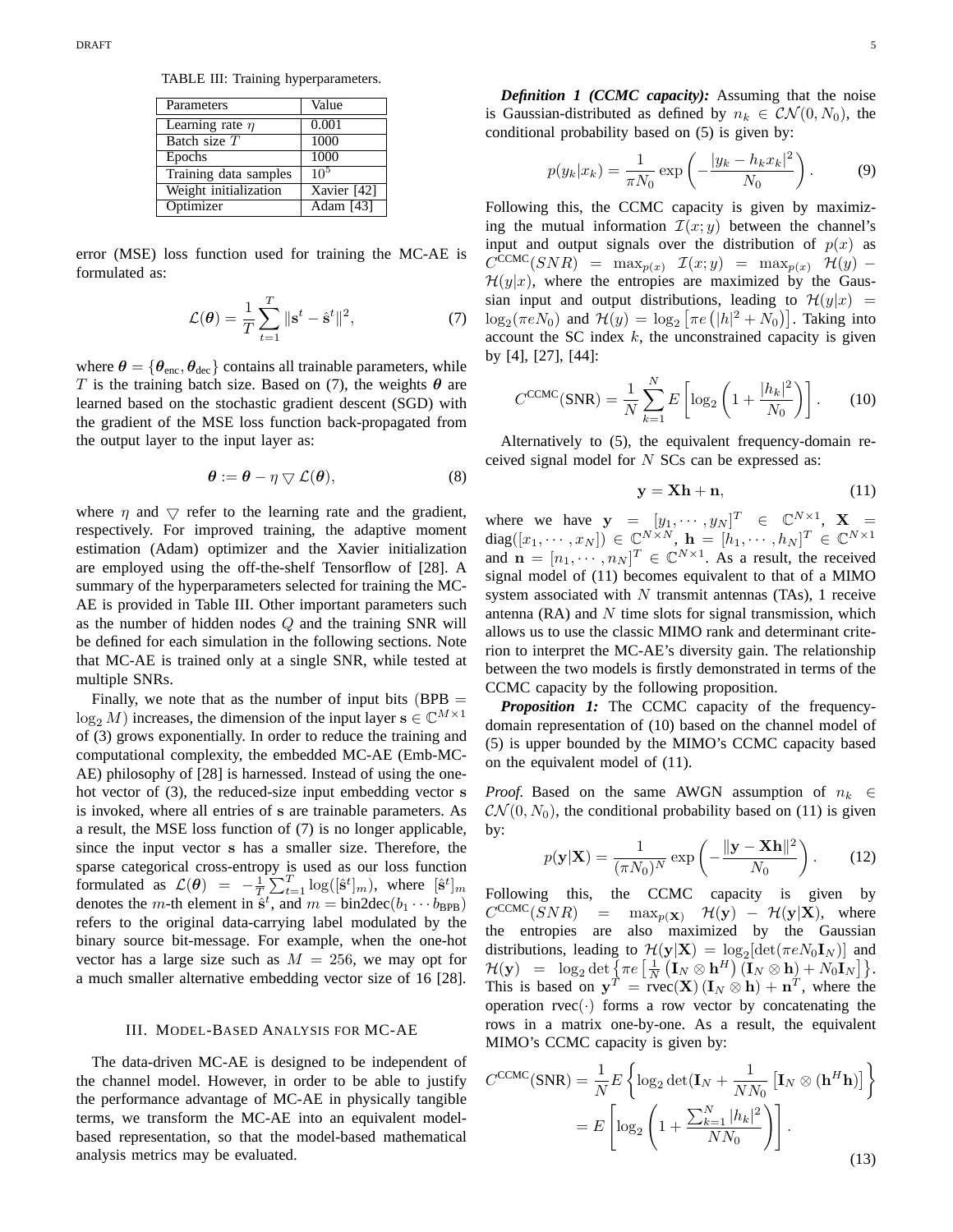Finally, based on Jensen's inequality, we have:

$$
\frac{1}{N} \sum_{k=1}^{N} E\left[ \log_2 \left( 1 + \frac{|h_k|^2}{N_0} \right) \right] \le E\left[ \log_2 \left( 1 + \frac{1}{N} \sum_{k=1}^{N} \frac{|h_k|^2}{N_0} \right) \right]
$$
\n(14)

.

*Definition 2 (DCMC capacity):* In practice, the finitecardinality modulated signals constitute a non-Gaussian channel input. In this scenario, the mutual information is maximized, when the elements of the signal set  $\{X^m\}_{m=1}^M$  corresponding to the message set  $S = \{S_1, \dots, S_M\}$  of (4) are equiprobable, i.e. we have  $\{p(\mathbf{X}^m) = \frac{1}{M}\}_{m=1}^M$ . As a result, the DCMC capacity [4], [27], [44] is formulated by (15).

*Definition 3 (Error probability):* Based on (11), the pairwise error probability (PEP) is evaluated by [4], [5], [27]:

$$
E\left\{p(\mathbf{X}^m \to \mathbf{X}^{m'})\right\} = E\left\{p\left(\|\mathbf{y} - \mathbf{X}^{m'}\mathbf{h}\|^2 < \|\mathbf{n}\|^2\right)\right\}
$$

$$
\leq E\left\{Q\left[\sqrt{\frac{\|(\mathbf{X}^m - \mathbf{X}^{m'})\mathbf{h}\|^2}{2N_0}}\right]\right\},\tag{16}
$$

where  $Q(\cdot)$  represents the integral form of the Q-function. The average PEP is given by:

$$
\overline{P}_{e,bit} = E\left\{\sum_{m=1}^{M} \sum_{m'=1,m'\neq m}^{M} \frac{d_H(m,m')}{M \log_2 M} p(\hat{\mathbf{X}} = \mathbf{X}^{m'} | \mathbf{X}^{m})\right\},\tag{17}
$$

where  $d_H(m, m')$  refers to the Hamming distance between the bit-mappings of  $\mathbf{X}^m$  and  $\mathbf{X}^{m'}$ , which may be directly obtained by mapping the indices m and  $m'$  back to  $\log_2 M$  bits.

It is widely acknowledged that based on the PEP of (16), the minimum rank and determinant of the codeword difference  $\mathbf{\Delta} = (\mathbf{X}^m - \mathbf{X}^{m'})^H (\mathbf{X}^m - \mathbf{X}^{m'})$  should be maximized for the diversity gain optimization. We observe here that the DCMC capacity of (15) also leads to the same conclusion, which is summarized by the following proposition.

*Proposition 2:* Both the maximization of the DCMC capacity of (15) and the minimization of the PEP of (16) in the high-SNR region lead to the same rank and determinant criterion, which can be summarized as the maximization of the following diversity product [45], [46]:

$$
\Lambda_p = \frac{1}{2} \min_{\forall m \neq m'} \ \det(\Delta)^{\frac{1}{2N}}.
$$
 (18)

*Proof.* The maximization of the DCMC capacity in the high-SNR region is equivalent to minimizing the following metric:

$$
E\left\{\exp\left(-\frac{\|(\mathbf{X}^m - \mathbf{X}^{m'})\mathbf{h}\|^2}{N_0}\right)\right\} \le \frac{1}{\det\left[\mathbf{I}_N + \frac{1}{N_0}\boldsymbol{\Delta}\right]}
$$

$$
< \frac{1}{(\frac{1}{N_0})^{\text{rank}(\boldsymbol{\Delta})}\det(\boldsymbol{\Delta})},\tag{19}
$$

where the first step is obtained by taking the expectation over the fading channel matrix h, while the second step becomes approximately valid, when  $N_0 \ll 1$  in the high-SNR region.



Fig. 3: The loss and diversity product in training MC-AE associated with  $N = 4$ ,  $M = 16$  and  $Q = 128$ , trained at SNR=7 dB, where epoch contains 20 batches of 1000 data samples.

Similarly, upon applying the Chernoff bound, the PEP of (16) may be further extended as:

$$
E\left\{p(\mathbf{X}^m \to \mathbf{X}^{m'})\right\} \leq E\left\{\exp\left[-\frac{\left\|(\mathbf{X}^m - \mathbf{X}^{m'})\mathbf{h}\right\|^2}{4N_0}\right]\right\}
$$

$$
\leq \left[\frac{1}{\det\left[\mathbf{I}_N + \frac{1}{4N_0}\boldsymbol{\Delta}\right]}\right]
$$

$$
< \frac{1}{\left(\frac{1}{4N_0}\right)^{\text{rank}(\boldsymbol{\Delta})}\det(\boldsymbol{\Delta})}. \tag{20}
$$

Therefore, the optimization of both the DCMC capacity and of the PEP in the high SNR region may be summarized as maximizing the diversity product of (18), which is the determinant metric normalized to be in the range of [0,1].  $\Box$ 

It may be readily seen that for both OFDM and OFDM-IM, the minimum rank and determiant are 1 and 0, respectively, where the worst case is encountered, when two codewords differ only in one SC. By contrast, Fig. 3 shows that as the MSE loss of (7) is reduced over the consecutive epoches, the diversity product of (18) is also implicitly maximized. This is due to the fact that as the difference between the input and output of the MC-AE is minimized during training, the model of (12) is also implicitly inferred by the DNN. As proven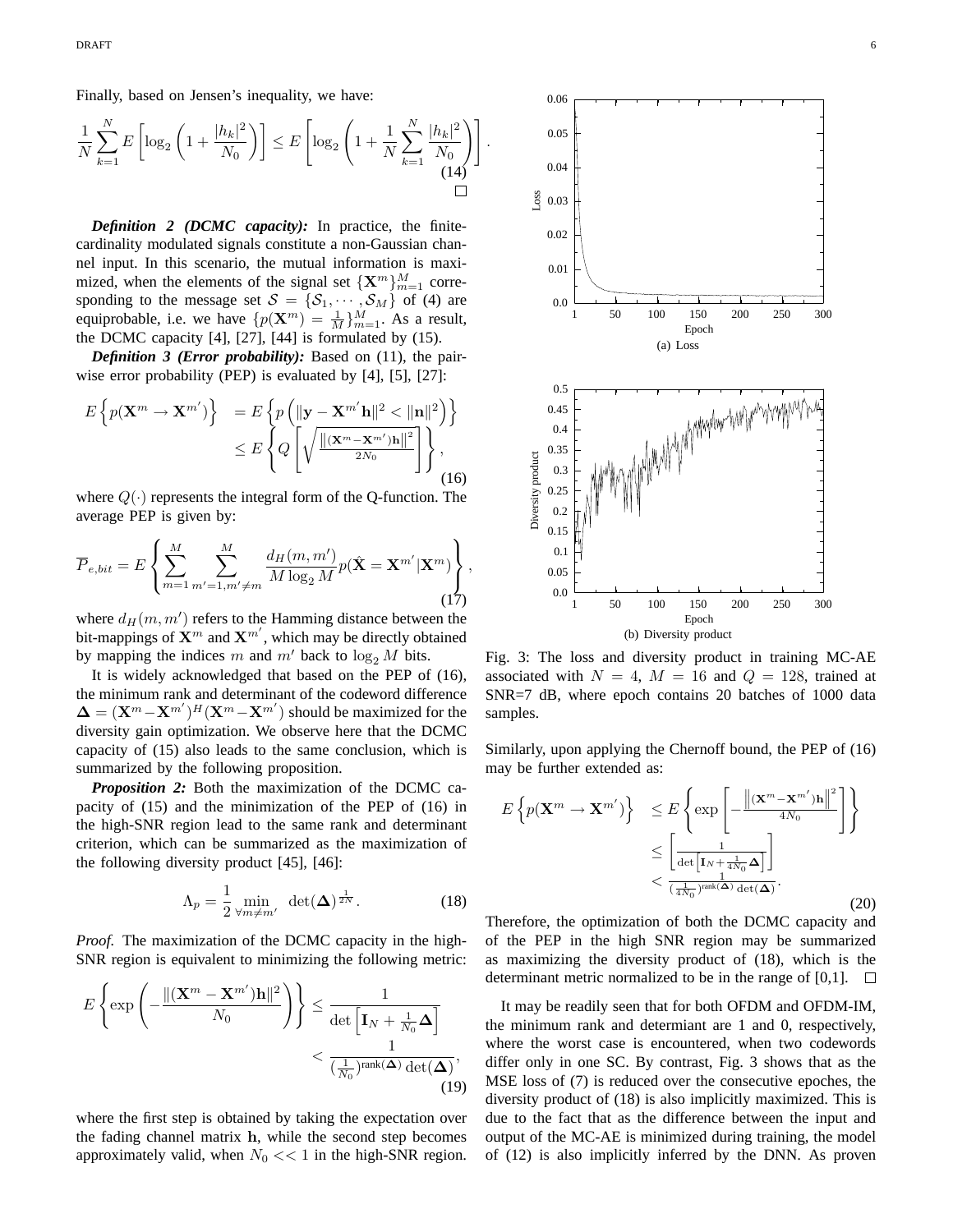$$
C^{\text{DCMC}}(\text{SNR}) = \max_{\{p(\mathbf{X}^m)\}_{m=1}^M} \sum_{m=1}^M \int p(\mathbf{y}|\mathbf{X}^m) p(\mathbf{X}^m) \log_2 \frac{p(\mathbf{y}|\mathbf{X}^m)}{\sum_{m'=1}^M p(\mathbf{y}|\mathbf{X}^{m'})p(\mathbf{X}^{m'})} d\mathbf{y}
$$
  
\n
$$
= \frac{1}{NM} \sum_{m=1}^M E\left\{ \log_2 \left[ \frac{Mp(\mathbf{y}|\mathbf{X}^m)}{\sum_{m'=1}^M p(\mathbf{y}|\mathbf{X}^{m'})} \right] \right\}
$$
  
\n
$$
= \frac{\log_2 M}{N} - \frac{1}{NM} \sum_{m=1}^M E\left\{ \log_2 \left[ \sum_{m'=1}^M \exp\left( -\frac{\|\mathbf{y} - \mathbf{X}^{m'}\mathbf{h}\|^2}{N_0} + \frac{\|\mathbf{y} - \mathbf{X}^m\mathbf{h}\|^2}{N_0} \right) \right] \right\}
$$
  
\n
$$
= \frac{\log_2 M}{N} - \frac{1}{NM} \sum_{m=1}^M E\left\{ \log_2 \left[ \sum_{m'=1}^M \exp\left( -\frac{\|(\mathbf{X}^m - \mathbf{X}^m')\mathbf{h} + \mathbf{n}\|^2}{N_0} + \frac{\|\mathbf{n}\|^2}{N_0} \right) \right] \right\}.
$$
 (15)



Fig. 4: DCMC capacity results of MC-AE and Emb-MC-AE in comparison to OFDM and OFDM-IM. The subfigures are (a) MC-AE associated with  $N = 4$ ,  $M = 16$  and  $Q = 128$ , trained at SNR=10 dB; (b) Emb-MC-AE associated with  $N =$ 4,  $M = 256$  and  $Q = 256$ , trained at SNR=10.5 dB

in Proposition 2, the optimization of this model results in codewords, which are as different as possible across the SCs. This can be successfully arranged by the DNN.

The DCMC capacity results of both the MC-AE and Emb-MC-AE in comparison to their OFDM and OFDM-IM counterparts are portrayed in Fig. 4, which confirms the performance advantages of the MC-AE design. Furthermore, the BER performance results are shown in Fig. 5, where the MC-AE decoder is temporarly replaced by the model-based maximum-likelihood (ML) detector, so that the simulation results can be compared to the theoretical ABER of (17). It is demonstrated by Fig. 5 that the ABER of (17) derived based on the equivalent model of (11) provides accurate upper bounds for the multi-carrier schemes of MC-AE, OFDM and



Fig. 5: BER performance results of MC-AE and Emb-MC-AE in comparison to OFDM and OFDM-IM. The MC-AE decoder is temporarly replaced by the model-based ML detector. The subfigures are (a) MC-AE associated with  $N = 4$ ,  $M = 16$ and  $Q = 128$ , trained at SNR=10 dB; (b) Emb-MC-AE associated with  $N = 4$ ,  $M = 256$  and  $Q = 256$ , trained at SNR=10.5 dB

OFDM-IM, where the MC-AE design is seen to be capable of achieving a substantial diversity gain.

#### IV. SOFT-INPUT SOFT-OUT DNN

It is demonstrated in Sec. III that during the process of data-driven reconstruction, the trained MC-AE endeavours to recover the underlying model. This enables us to understand that the Softmax output probabilities  $\{\hat{s}_m\}_{m=1}^M$  of (6) are the DNN's estimates on the probability distribution  $p(\mathbf{y}|\mathcal{S}_m)$ .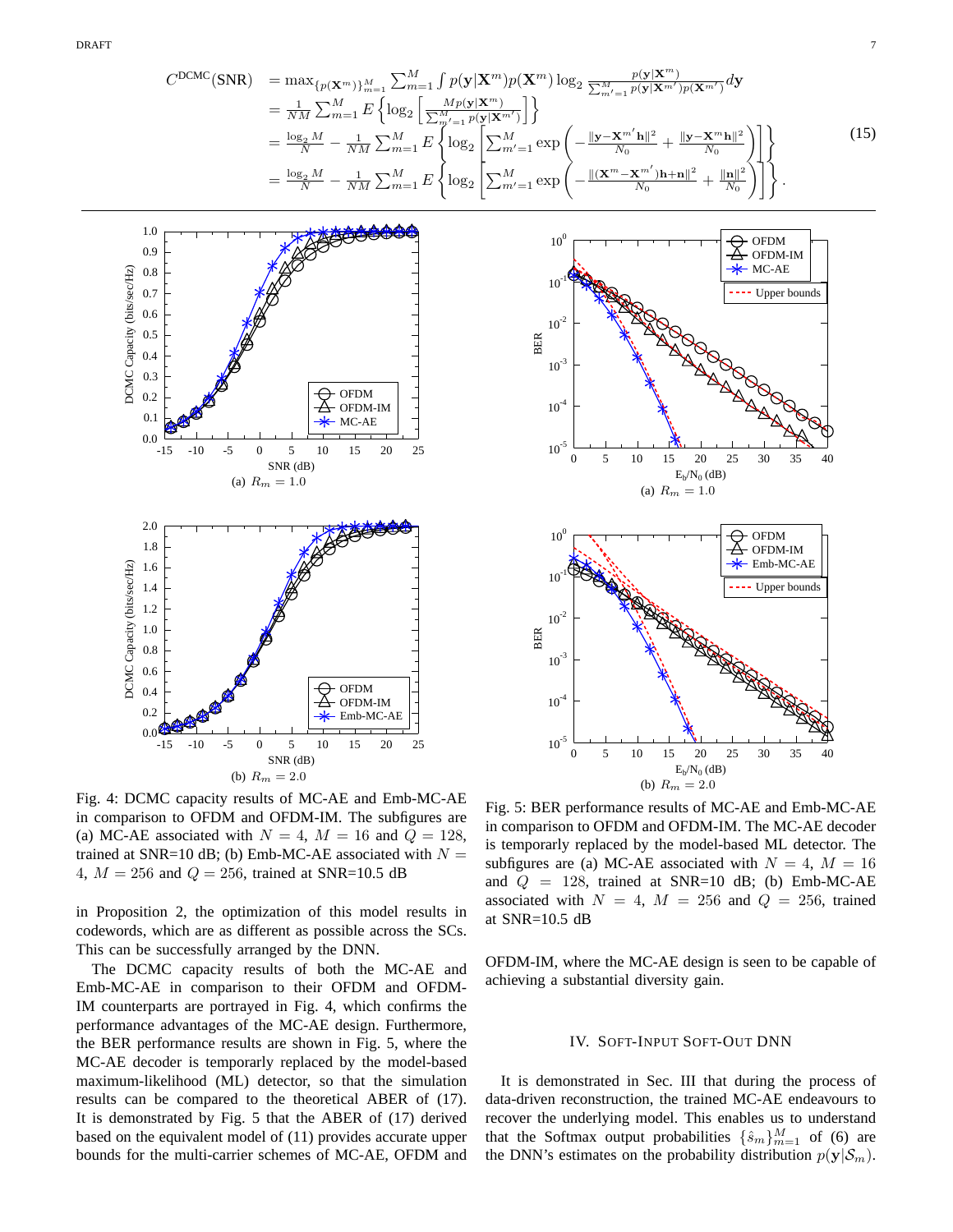Based on the Log-MAP algortihm [4], [27], the MC-AE decoder may be revised to produce the *a posteriori* LLRs as:

$$
L_{M,p}(b_k) = \ln \frac{\sum_{\forall S_m \in \mathcal{S}_{\bar{b}_k=1}} p(\mathbf{y}|\mathcal{S}_m) p(\mathcal{S}_m)}{\sum_{\forall S_m \in \mathcal{S}_{\bar{b}_k=0}} p(\mathbf{y}|\mathcal{S}_m) p(\mathcal{S}_m)}.
$$
 (21)

More explicitly,  $\bar{b}_1 \cdots \bar{b}_{\text{BPB}}$  denotes the bit-mapping of the message  $\mathcal{S}_m$ , hence  $\forall \mathcal{S}_m \in \mathcal{S}_{\bar{b}_k=1}$  and  $\forall \mathcal{S}_m \in \mathcal{S}_{\bar{b}_k=0}$  refer to all codewords associated with  $b_k = 1$  and  $b_k = 0$ , respectively. Then the *a priori* probabilities  $\{p(S_m)\}_{m=1}^M$ respectively. Then the *a priori* probabilities  $\{p(\mathcal{O}_m)\}_{m=1}^m$ <br>may be expressed as  $p(\mathcal{S}_m) = \prod_{k'=1}^{BPB} \frac{\exp[\bar{b}_k/L_{M,a}(b_{k'})]}{1 + \exp[L_{M,a}(b_{k'})]}$  based on the relationships of  $p(\bar{b}_{k'} = 1) = \frac{\exp[L_{M,a}(b_{k'})]}{1 + \exp[L_{M,a}(b_{k'})]}$  and  $p(\bar{b}_{k'} = 0) = \frac{1}{1 + \exp[L_{M,a}(b_{k'})]},$  where  $\{L_{M,a}(b_k)\}_{k=1}^{BPB}$  denote the *a priori* LLRs gleaned from a channel decoder. Therefore, the Log-MAP algorithm of (21) may be rewritten as:

$$
L_{M,p}(b_k) = \ln \frac{\sum_{\forall \mathcal{S}_m \in \mathcal{S}_{\bar{b}_k=1}} d_m}{\sum_{\forall \mathcal{S}_m \in \mathcal{S}_{\bar{b}_k=0}} d_m},\tag{22}
$$

where the probability metric  $d_m$  is given by:

$$
d_m = \ln p(\mathbf{y}|\mathcal{S}_m) + \sum_{k'=1}^{BPB} \bar{b}_{k'} L_{M,a}(b_{k'}).
$$
 (23)

We note that the common constant of  $\prod_{k'=1}^{BPB} \frac{1}{1+\exp[L_{M,a}(b_{k'})]}$ in all  $\{p(\mathcal{S}_m)\}_{m=1}^M$  is eliminated by the division operation in (21). Moreover, we note that the MC-AE's Softmax outputs  $\{\hat{s}_m\}_{m=1}^M$  are not the perfect estimates of  $\{p(\mathbf{y}|\mathcal{S}_m)\}_{m=1}^M$ , because the DNN does not have perfect knowledge of the channel model. As a result, directly using  $\{\hat{s}_m \approx p(\mathbf{y}|\mathcal{S}_m)\}_{m=1}^M$  may leads to excess values of *a posteriori* LLRs of (22), which hence tends to mislead the channel decoder during iterations. As a remedy, we re-distribute the probabilities in the following way:

$$
p(\mathbf{y}|\mathcal{S}_m) = \bar{p}\hat{s}_m + \frac{1-\bar{p}}{M},
$$
\n(24)

where  $\bar{p}$  defines an artificially imposed probability upper bound, which is generally set to  $\bar{p} = 0.8$  in the simulation results of this paper based on our empirical study.

In practice, the Log-MAP algorithm of (22) is simplied by the low-complexity Max-Log-MAP [4], [27] as:

$$
L_{M,p}(b_k) = \max_{\forall \mathcal{S}_m \in \mathcal{S}_{\delta_k = 1}} d_m - \max_{\forall \mathcal{S}_m \in \mathcal{S}_{\delta_k = 0}} d_m. \tag{25}
$$

Let us consider the example of  $(M = 4)$ . The bitrepresentations are given by  $\overline{b}_1 \overline{b}_2 = \{00, 01, 10, 11\}$  for the codewords  $\{S_1, S_2, S_3, S_4\}$ . Accordingly, the two *a posteriori* LLRs produced by the Max-Log-MAP of (25) are given by  $L_{M,p}(b_1) = \max(d_3, d_4) - \max(d_1, d_2)$  and  $L_{M,p}(b_2) =$  $\max(d_2,d_4) - \max(d_1,d_3)$ , where the probability metrics are given by  $d_1 = \ln p(\mathbf{y}|\mathcal{S}_1), d_2 = \ln p(\mathbf{y}|\mathcal{S}_2) + L_{M,a}(b_2),$  $d_3 = \ln p(\mathbf{y}|\mathcal{S}_3) + L_{M,a}(b_1)$  and  $d_4 = \ln p(\mathbf{y}|\mathcal{S}_4) + L_{M,a}(b_1) +$  $L_{M,a}(b_2)$ .

# V. PERFORMANCE RESULTS OF TURBO MC-AE

In this section, the performance results of the channel coded MC-AE schemes are compared to their multi-carrier counterparts of OFDM and OFDM-IM. The parameters are summarized in Table IV, where the modulation throughput and the channel coding rate are represented by  $R_m$  and  $R_c$ , respectively. The throughput of the MC-AE and OFDM are given by  $(R_m = \frac{BPB}{N})$  and  $(R_m = BPS)$ , respectively, where BPS denotes the number of bits per symbol for the modulated PSK/QAM scheme. The throughput of OFDM-IM [47], [48] is given by  $(\log_2 C_{N_G}^{N_A} + N_A \text{BPS})$ , where  $(C_{N_G}^{N_A})$  represents all the possible combinations of activating  $N_A$  SCs out of N SCs.According to the IEEE 802.11a/n/ac/ah standard family, the BCC scheme invoked in this work is specified by the octal generator polynomials of  $(g_0 = 133_8)$  and  $(g_1 = 171_8)$  as well as the constrain length of  $(K = 7)$ . The coding frame length is set to 10 000 bits. The BCC rate is adjustable by puncturing, and we use  $R_c = \{1/2, 2/3, 4/5\}$ . Moreover, in the LDPC scheme, the number of neighbors of a variable node is set to  $(d_v = 3)$  and that of a check node to  $(d_c = 6)$ , where the sum-product decoding algorithm is invoked.

The effect of integrating DNN into channel coded system is showcased by Fig. 6. First of all, the EXIT charts of Fig. 6(a) visualize the convergence behaviour of the turbo receiver of Fig. 1. In Fig. 6(a), the extrinsic information produced by the MC-AE decoder becomes the *a priori* information of the BCC decoder, i.e.  $\mathcal{I}_{M_E} = \mathcal{I}_{D_A}$ . Similarly, the extrinsic information produced by the BCC decoder becomes the *a priori* information of the MC-AE decoder, i.e.  $\mathcal{I}_{D_E} = \mathcal{I}_{M_A}$ . It can be seen in Fig. 6(a) that  $\mathcal{I}_{D_E} = 0.95$  is produced after the first iteration at  $E_b/N_0 = 4$  dB, which leads to  $BER = 0.017$  in Fig. 6(b) as marked by the blue arrow with dashed line. Furthermore, Fig. 6(a) shows that  $\mathcal{I}_{D_E} = 0.999$ is produced after the second iteration at  $E_b/N_0 = 4$  dB, which leads to BER below  $10^{-6}$  in Fig. 6(b) as marked by another blue arrow with dashed line. Therefore, the EXIT charts analysis is confirmed by the BER performance, where the beneficial iteration gain is indicated by both the improved  $\mathcal{I}_{D_E}$  in Fig. 6(a) and the improved BER performance in Fig. 6(b). Secondly, Fig. 6(b) confirms that the performance of directly amalgamating hard-decision MC-AE with BCC performs the worst, which is improved by using the proposed soft-decision MC-AE having increased iterations with BCC. Thirdly, Fig. 6(c) demonstrates that the complexity differences between the MC-AE decoders are modest, when iterations are used between MC-AE and BCC. This is due to the fact that the proposed soft-decision MC-AE only needs to update the probabilities based on Sec. IV, where the DNN calculations in (6) only have to be invoked once before the ensuing iterations.

The EXIT charts of Fig. 7 compares the performance differences between MC-AE, OFDM and OFDM-IM, when they are integrated into the channel coded systems of LDPC and BCC. More explicitly, the area property of EXIT charts [2], [24]–[27] quantifies the relationship between the mutual information of (1) and the DCMC capacity as  $A_M(SNR)$  =  $\int_0^1 \mathcal{I}_{M_E} d\mathcal{I}_{M_A} \approx \frac{\mathcal{C}^{\text{DCMC}}(\text{SNR})}{\text{BPB}}$ . For the data-driven MC-AE decoder, the area  $A_M(SNR)$  indicates its decoding capabillity. Similarly, the area property for the channel coding results in  $A_D = R_c$ , which is independent of the SNR, as seen in Fig. 7. Hence, in order to achieve decoding convergence to a vanishingly low BER, the following two requirements have to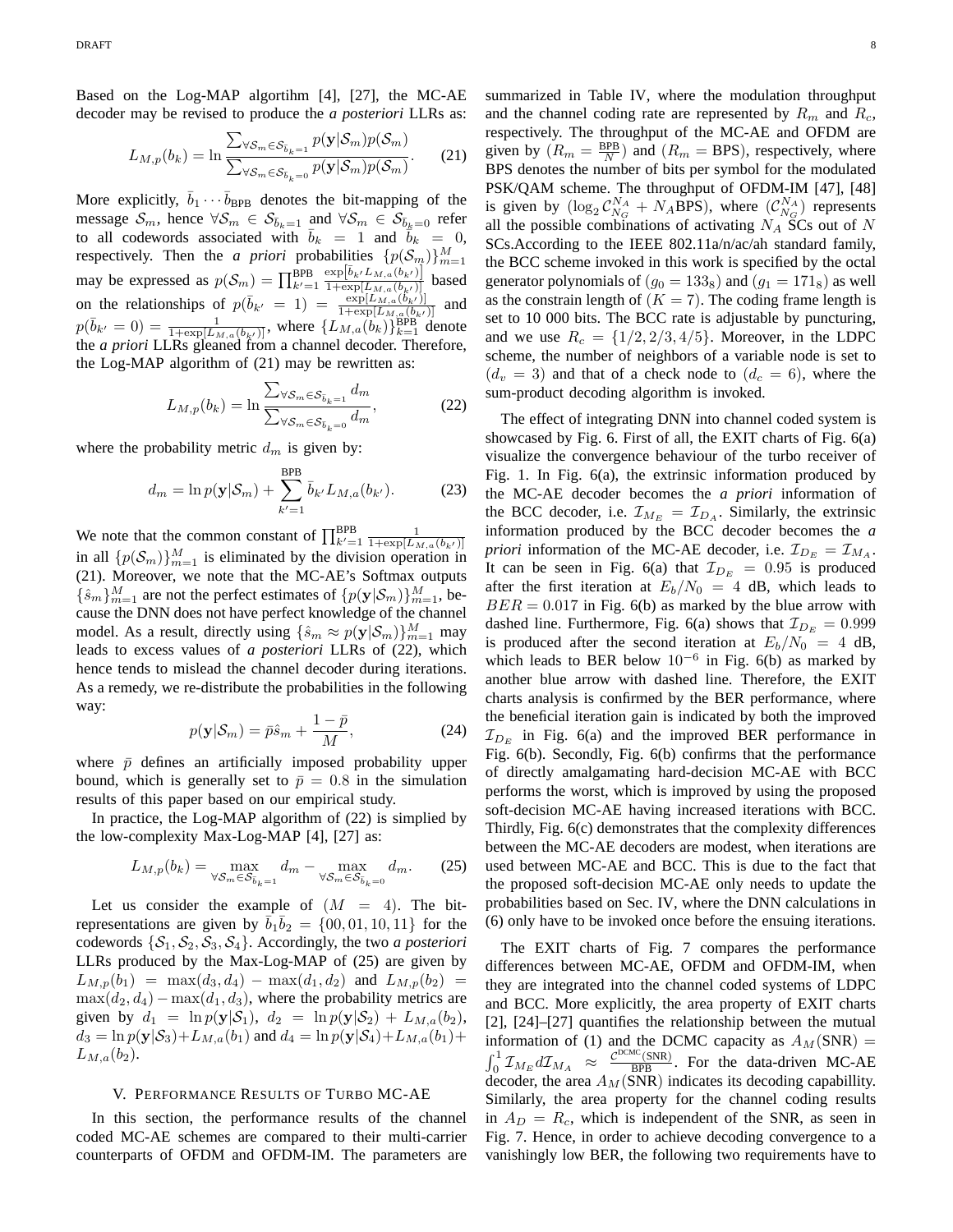TABLE IV: Summary of parameters.

| Scheme               | <b>Modulation Rate</b> | <b>Iterations</b>     | Coding Rate               | <b>Modulation Parameters</b>             |
|----------------------|------------------------|-----------------------|---------------------------|------------------------------------------|
|                      |                        |                       | $R_c = 1/2$               | $N = 4$ , $M = 16$ , trained at SNR=4dB  |
| <b>BCC MC-AE</b>     | $R_m = 1.0$            | 2                     | $R_c = 2/3$               | $N = 4$ , $M = 16$ , trained at SNR=0dB  |
|                      |                        |                       | $R_c = 4/5$               | $N = 4$ , $M = 16$ , trained at SNR=6dB  |
| <b>BCC OFDM-IM</b>   | $R_m = 1.0$            | 2                     | $R_c = \{1/2, 2/3, 4/5\}$ | $N_G = 2, N_A = 1$ , BPSK                |
| <b>BCC OFDM</b>      | $R_m = 1.0$            | 2                     | $R_c = \{1/2, 2/3, 4/5\}$ | <b>BPSK</b>                              |
| LDPC MC-AE           | $R_m = 1.0$            | 25 Inner              | $R_c = 0.5$               | $N = 2$ , $M = 4$ , trained at SNR=-1dB  |
|                      |                        | 2 Outer               | $R_c = 0.8$               | $N = 4$ , $M = 16$ , trained at SNR=4dB  |
| LDPC OFDM-IM         | $R_m = 1.0$            | $\overline{25}$ Inner | $R_c = \{0.5, 0.8\}$      | $N_G = 2, N_A = 1$ , BPSK                |
|                      |                        | 2 Outer               |                           |                                          |
| LDPC OFDM            | $R_m = 1.0$            | 50 Inner              | $R_c = \{0.5, 0.8\}$      | <b>BPSK</b>                              |
|                      |                        | 1 Outer               |                           |                                          |
|                      |                        |                       | $R_c = 1/2$               | $N = 4$ , $M = 256$ , trained at SNR=3dB |
| <b>BCC Emb-MC-AE</b> | $R_m = 2.0$            | 2                     | $R_c = 2/3$               | $N = 4$ , $M = 256$ , trained at SNR=6dB |
|                      |                        |                       | $R_c = 4/5$               | $N = 4$ , $M = 256$ , trained at SNR=6dB |
| <b>BCC OFDM-IM</b>   | $R_m = 1.0$            | 2                     | $R_c = \{1/2, 2/3, 4/5\}$ | $N_G = 4, N_A = 3,$ QPSK                 |
| <b>BCC OFDM</b>      | $R_m = 1.0$            | $\overline{c}$        | $R_c = \{1/2, 2/3, 4/5\}$ | <b>OPSK</b>                              |



Fig. 6: The effect of integrating DNN into channel coded system. The MC-AE scheme is associated with  $R_m = 1.0$ . The BCC scheme is associated with  $R_c = 0.5$ . The complexity of the MC-AE decoder is quantified by the total number of real-valued multiplications.



Fig. 7: EXIT charts of LDPC and BCC aided MC-AE associated with  $R_m = 1.0$ .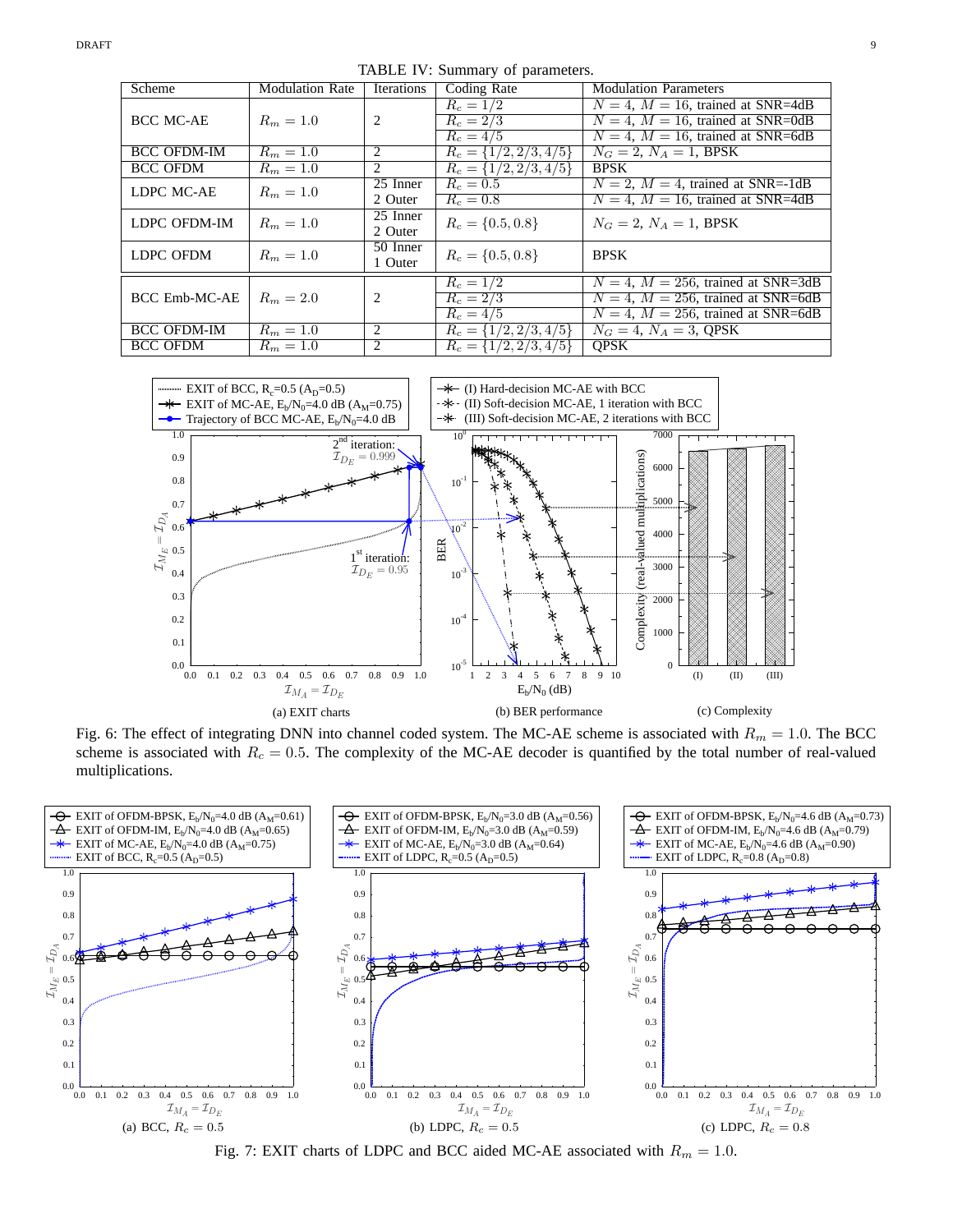be satisfied as seen in Fig. 7: (I) the area under the EXIT curve of the inner MC-AE decoder is higher than that of the outer BCC/LDCP decoder, i.e.  $A_M > A_D$ ; (II) the only intersection between the EXIT curves of the BCC/LDPC decoder and the MC-AE decoder should occur at  $\mathcal{I}_{D_E} = 1.0$ .

Fig. 7 confirms that the MC-AE scheme exhibits an improved iteration gain, due to the fact that the MC-AE imposes inter-bit correlation in its mapping process. Specifically, Fig. 7(a) demonstrates that the MC-AE scheme substantially outperforms its OFDM and OFDM-IM counterparts, when the BCC is invoked. However, observe in Fig. 7(b) that the performance advantage of the MC-AE over OFDM and OFDM-IM becomes less significant in LDPC coded systems associated with  $R_c = 0.5$ . This is due to the fact that the LDPC associated with  $R_c = 0.5$  represents a strong channel coding arrangement, which operates in the low SNR region at the cost of high channel decoding complexity and the throughput loss due to its low coding rate. By contrast, the beneficial diversity gain of MC-AE manifests itself better at higher SNRs. Therefore, Fig. 7(c) demonstrates that as expected, the performance advantage of MC-AE over OFDM and OFDM-IM becomes significant again, when the LDPC rate is increased to  $R_c = 0.8$ .

The EXIT charts analysis trends of Fig. 7 are further confirmed by the BER performance results of Fig. 8. More explicitly, Fig. 8(a) demonstrates that the proposed BCC MC-AE outperforms both BCC OFDM and BCC OFDM-IM at  $R_c = 0.5$ , where the power efficiency gain of BCC MC-AE over BCC OFDM-IM is a substantial 2.2 dB at BER=10<sup>-5</sup>. The performance advantage of BCC MC-AE over BCC OFDM and BCC OFDM-IM is further increased, when a higher  $R_c = 0.8$  is invoked in Fig. 8(b). In this scenario, the power efficiency gain of BCC MC-AE over BCC OFDM-IM is increased to an even more substantial 6.3 dB at BER= $10^{-5}$ . However, the performance differences between the multi-carrier schemes become smaller in LDPC systems associated with  $R_c = 0.5$ , as seen in Fig. 8(c), where the power efficiency gain of LDPC MC-AE over LDPC OFDM-IM at BER= $10^{-5}$  is reduced to 0.8 dB. Nonetheless, Fig. 8(d) once again demonstrates that as the LDPC rate is increased to  $R_c = 0.8$ , the performance advantages of LDPC MC-AE over LDPC OFDM and LPDC OFDM-IM become more significant, where the power efficiency gain of LDPC MC-AE over LDPC OFDM-IM at BER= $10^{-5}$  is increased to 1.5 dB.

In summary, the performance advantage of the MC-AE design analysed in Sec. III manifests itself more explicitly for the BCC scheme. Fig. 9 summarizes our power efficiency comparison in terms of  $E_b/N_0$  required for BER=10<sup>-5</sup> between the MC-AE, OFDM and OFDM-IM in BCC coded scenarios. As expected, Fig. 9 demonstrates that for both the cases of  $(R_m = 1.0)$  and  $(R_m = 2.0)$ , the performance advantage of BCC MC-AE over its OFDM and OFDM-IM counterparts becomes more substantial, as the BCC rate  $R_c$  increases.

## VI. EXTENSION TO V-BLAST MIMO

# *A. V-BLAST MC-AE Structure*

In this section, the MC-AE design is extended to support V-BLAST MIMO systems associated with  $N_t$  TAs and  $N_r$  RAs.



Fig. 9: Power efficiency comparison  $(E_b/N_0$  required for  $BER=10^{-5}$ ) between MC-AE, OFDM and OFDM-IM in BCC coded scenarios.



Fig. 10: Schematic of multi-carrier autoencoder (MC-AE) encoder at the V-BLAST MIMO transmitter and decoder at the V-BLAST MIMO receiver.

The V-BLAST MC-AE encoder is portrayed in Fig. 10(a). The input layer is also in the form of the one-hot vector  $\mathbf{s} \in \mathbb{C}^{M \times 1}$ of (3). Following this, in order to prepare for the signal transmission over  $N_t$  TAs, the linear fully-connected layer is extended to have a larger weight matrix  $\mathbf{W} \in \mathbb{C}^{2NN_t \times M}$ and bias vector  $\mathbf{b} \in \mathbb{C}^{2NN_t \times 1}$ . Upon obtaining the linear layer output  $(v = Ws + b) \in \mathbb{C}^{2NN_t \times 1}$ , a normalization layer is invoked as  $(\overline{v} = \sqrt{N}v/||v||)$ , and then the  $2NN_t$ element real-valued vector  $\overline{v}$  is reshaped into the V-BLAST MIMO signal transmission over  $N_t$  TAs and N SCs, which is represented by  $\{\mathbf X_k\}_{k=1}^N$ .

Following the IFFT-based modulator at the transmitter and the FFT-based demodulator at the receiver, the frequency-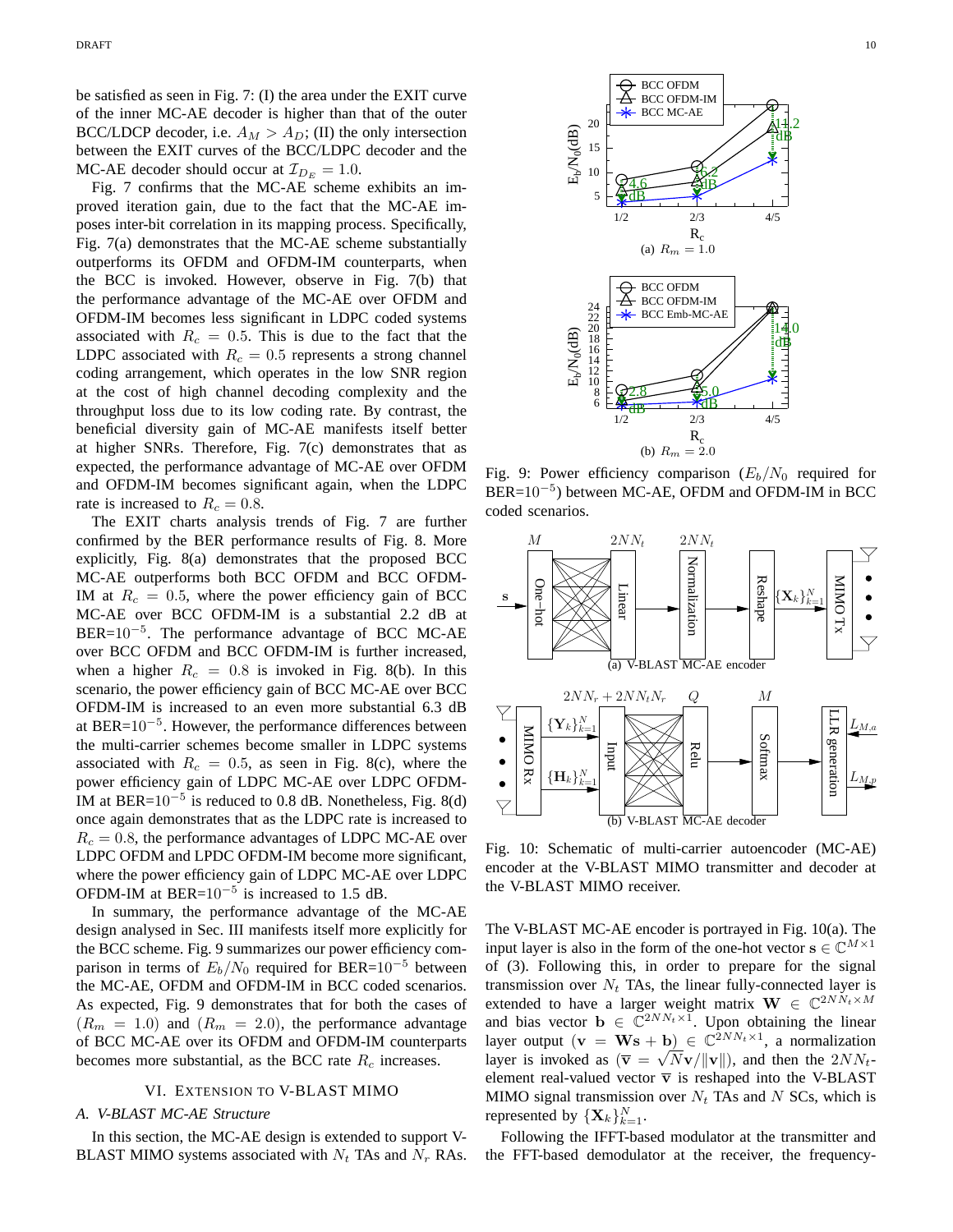

Fig. 8: Performance results of LDPC and BCC aided MC-AE associated with  $R_m = 1.0$ .

domain V-BLAST received signal model is given by:

$$
\mathbf{Y}_k = \mathbf{H}_k \mathbf{X}_k + \mathbf{N}_k, \tag{26}
$$

for  $(k = 1, \dots, N)$ , where we have  $\mathbf{Y}_k \in \mathbb{C}^{N_r \times 1}$ ,  $\mathbf{H}_k \in \mathbb{C}^{N_r \times 1}$  $\mathbb{C}^{N_r \times N_t}$ ,  $\mathbf{X}_k \in \mathbb{C}^{N_t \times 1}$  and  $\mathbf{N}_k \in \mathbb{C}^{N_r \times 1}$ . Owing to the inherent inter-antenna interference in V-BLAST, the preprocessing of the MC-AE decoder seen in Fig. 2(b) can no longer be used. Instead, the input layer is constituted by  $\mathbf{u} = [\{ \text{Re}(\mathbf{Y}_k^T) \}_{k=1}^N, \{ \text{Im}(\mathbf{Y}_k^T) \}_{k=1}^N, \{ \text{Re}(\text{vec}(\mathbf{H}_k)^T) \}_{k=1}^N, \}$  $\{Im\left( \text{vec}(\mathbf{H}_k)^T \right) \}_{k=1}^N$ ]<sup>T</sup>, which has a total number of  $(2NN_r+2NN_tN_r)$  elements. The V-BLAST MC-AE decoder can be expressed in the same form as the MC-AE of (6), where the matrix and vector dimensions are adjusted to  $\mathbf{W}_1 \in \mathbb{C}^{Q \times (2NN_r + 2NN_tN_r)}$ ,  $\mathbf{b}_1 \in \mathbb{C}^{Q \times 1}$ ,  $\mathbf{W}_2 \in \mathbb{C}^{M \times Q}$  and  $\mathbf{b}_2 \in \mathbb{C}^{M \times 1}$ .

The training procedure of the V-BLAST MC-AE is similar to that of the MC-AE presented in Sec. II-B. In particular, both the MSE loss function of (7) and the hyperparameters of Table III are employed for training the V-BLAST MC-AE, while the number of hidden nodes of the decoder and the training SNR will be detailed for each simulation in the next subsection.

#### *B. Performance Results of V-BLAST MC-AE*

The BER performance results of the V-BLAST MC-AE in comparison to its OFDM and OFDM-IM counterparts in uncoded scenarios are portrayed in Fig. 11, where the MC-AE is shown to be capable of achieving a beneficial diversity gain under the MIMO setup of  $N_t = N_r = 2$ . We note that first of all, the inherent concurrently nature of DNN relying on a parallel processing architecture of GPUs is generally considered to be capable of excuting the V-BLAST MC-AE decoder operations faster than the conventional CPU slowed down by the exponential complexity escalation of the ML detectors of V-BLAST OFDM and V-BLAST OFDM-IM [7], [8], [10], [11], [13], [49]. In light of this, the performance of the V-BLAST MC-AE is also compared to the MMSE detectors of V-BLAST OFDM and V-BLAST OFDM-IM, both of which have linearly increasing signal detection complexity. Observe in Fig. 11 that V-BLAST MC-AE substantially outperforms V-BLAST OFDM and V-BLAST OFDM-IM using



Fig. 11: BER performance results of V-BLAST MC-AE in comparison to its OFDM and OFDM-IM counterparts in uncoded scenarios. The parameters of MC-AE are given by  $N = 2$ ,  $M = 16$  and  $Q = 256$ .

MMSE detectors. Furthermore, we note that V-BLAST MC-AE is expected to have an even further improved performance advantage over OFDM and OFDM-IM in channel coded scenarios, which is due to the fact that the MC-AE mapping procedure imposes correlation across the bits, hence leading to a beneficial turbo-iteration gain. This will be confirmed by the following performance results.

The EXIT charts of Fig. 12 confirm that first of all, based on the area property introduced in Sec. V, the V-BLAST MC-AE is capable of achieving a better performance than its OFDM and OFDM-IM counterparts in channel coded scenarios. Secondly, Fig. 12 further evidences that the V-BLAST MC-AE is capable of achieving a beneficial iteration gain, thanks to the bit-dependency imposed by the MC-AE encoder. Finally, the stair-case-shaped decoding trajectories portrayed in Fig. 12 confirm that the BCC V-BLAST MC-AE scheme is capable of achieving convergence at  $E_b/N_0 = 0.8$  dB and  $E_b/N_0 = 2$  dB for BCC rates of  $R_c = 1/2$  and  $R_c = 2/3$ , respectively.

The EXIT charts analysis trends of Fig. 12 are further confirmed by the BER results of Fig. 13. Explicitly, it is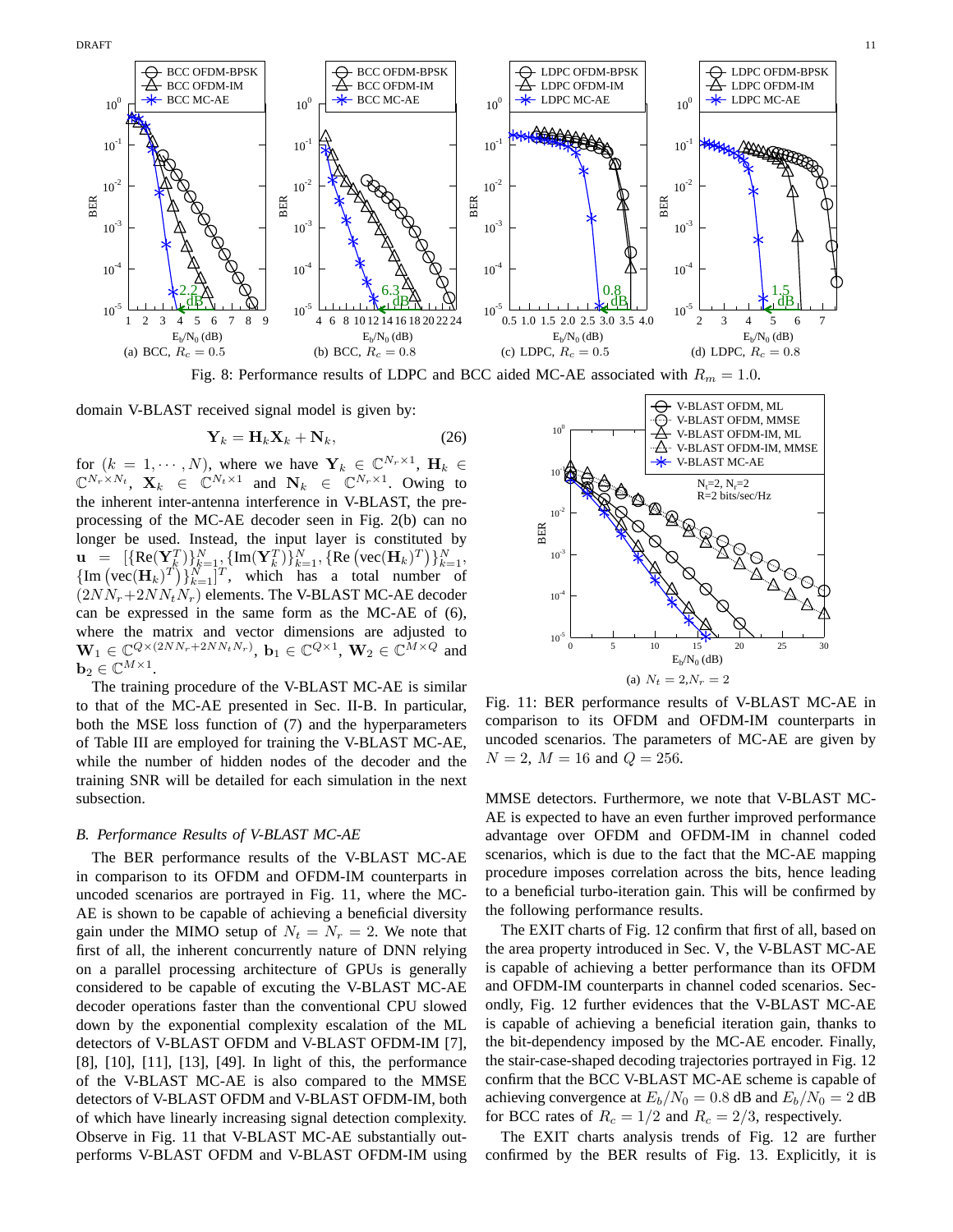

Fig. 12: EXIT charts and decoding trajectories of BCC aided V-BLAST MC-AE with  $N_t = 2$ ,  $N_r = 2$  and  $R_m = 2.0$ .



Fig. 13: BER performance results of V-BLAST MC-AE in comparison to its OFDM and OFDM-IM counterparts in BCC coded scenarios.

demonstrated by Fig. 13(a) that in terms of  $E_b/N_0$  required for  $BER=10^{-5}$ , the BCC V-BLAST MC-AE scheme achieves a substantial 2.5 dB gain over its best-performing BCC V-BLAST OFDM counterpart using the ML detector, where we have the MIMO setup of  $N_t = 2$  and  $N_r = 2$ , while the BCC rate is given by  $R_c = 1/2$ . Furthermore, this power efficiency gain is increased to even more substantial 3.5 dB and 6.0 dB, for the BCC rates of  $R_c = 2/3$  and  $R_c = 4/5$ , as evidenced by Fig. 13(b) and Fig. 13(c), respectively.

# VII. EXTENSION TO STBC MIMO

# *A. STBC MC-AE Structure*

In this section, let us consider the orthogonal STBC design associated with  $N_t$  TAs and  $N_r$  RAs, which transmits  $N_Q$ symbols over  $N_P$  time slots. For the classic Alamouti's G2 STBC [29], we have  $N_t = N_P = N_Q = 2$ . For the amicable orthogoanl STBC [30] associated with  $N_t = 2^t$  for any integer  $\iota > 1$ , we have  $N_t = N_P$  and  $N_Q = \iota + 1$ . The STBC throughput is given by  $R_m = \frac{N_Q}{N_P}$  $\frac{NQ}{N_P} \log_2 M$ . The STBC MC-AE encoder is in the same form as the V-BLAST MC-AE encoder of Fig. 10(a), i.e. we have  $(\mathbf{v} = \mathbf{W}\mathbf{s} + \mathbf{b}) \in \mathbb{C}^{2NN_Q \times 1}$ , where the dimensions are updated for STBC as  $\mathbf{W} \in \mathbb{C}^{2NN_Q \times M}$ and  $\mathbf{b} \in \mathbb{C}^{2NN_Q \times 1}$ . Upon obtaining the normalization layer  $(\overline{v} = \sqrt{N}v/\Vert v \Vert)$ , the 2NN<sub>Q</sub>-element real-valued vector  $\overline{v}$ is reshaped into  $N_Q$  complex-valued symbols  $\{x_{k,q}\}_{q=1}^{N_Q}$  for each subcarrier index  $k = 1, \cdots, N$ . Following this, the STBC signal matrix for each subcarrier may be formulated in the following dispersion matrix form [27]:

$$
\mathbf{X}_{k} = \sum_{q=1}^{N_{Q}} \left[ \mathbf{A}_{q} \text{Re}(x_{k,q}) + j \mathbf{B}_{q} \text{Im}(x_{k,q}) \right]
$$
  
= 
$$
\sum_{q=1}^{N_{Q}} \left( \mathbf{D}_{q}^{+} x_{k,q} + \mathbf{D}_{q}^{-} x_{k,q}^{*} \right).
$$
 (27)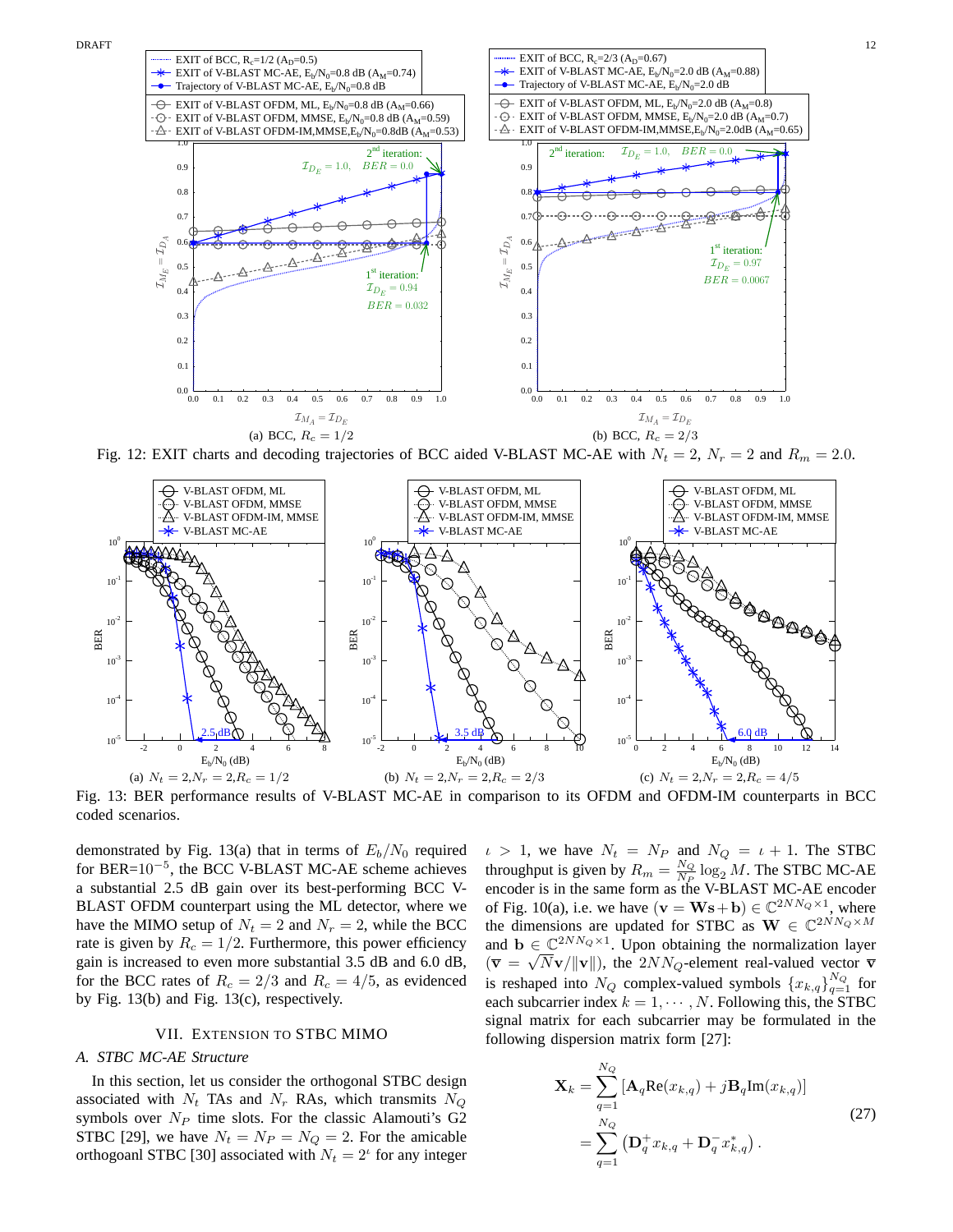$$
\mathbf{X}_{k} = \begin{bmatrix} x_{k,1} & -x_{k,2}^{*} \\ x_{k,2} & x_{k,1}^{*} \end{bmatrix}, \quad \mathbf{A}_{1} = \begin{bmatrix} 1 & 0 \\ 0 & 1 \end{bmatrix}, \quad \mathbf{A}_{2} = \begin{bmatrix} 0 & -1 \\ 1 & 0 \end{bmatrix}, \quad \mathbf{B}_{1} = \begin{bmatrix} 1 & 0 \\ 0 & -1 \end{bmatrix}, \quad \mathbf{B}_{2} = \begin{bmatrix} 0 & 1 \\ 1 & 0 \end{bmatrix}.
$$
 (28)

For example, the Alamouti's G2 STBC signal matrix as well as its dispersion matrices are given by (28). Furthermore, the alternative dispersion matrices in (27) are given by  $\left\{ \mathbf{D}_{q}^{+}=\frac{1}{2}(\mathbf{A}_{q}+\mathbf{B}_{q}) \right\} _{q=1}^{N_{Q}}$  and  $\left\{ \mathbf{D}_{q}^{-}=\frac{1}{2}(\mathbf{A}_{q}-\mathbf{B}_{q}) \right\} _{q=1}^{N_{Q}}$ . Following this, the received signal at each subcarrier is given by:

$$
\mathbf{Y}_k = \mathbf{H}_k \mathbf{X}_k + \mathbf{N}_k, \tag{29}
$$

where we have  $\mathbf{Y}_k \in \mathbb{C}^{N_r \times N_p}$ ,  $\mathbf{H}_k \in \mathbb{C}^{N_r \times N_t}$ ,  $\mathbf{X}_k \in \mathbb{C}^{N_t \times N_p}$  and  $\mathbf{N}_k \in \mathbb{C}^{N_r \times N_p}$ . Owing to the STBC orthogonality that ensures  $\mathbf{X}_k \mathbf{X}_k^H = \sum_{q=1}^{N_Q} |x_{k,q}|^2 \mathbf{I}_{N_t}$ , the detection based on (29) may be decoupled as (30), where the decision variable is given by  $\overline{z}_{k,q}$  $\frac{1}{\|\mathbf{H}_k\|^2}$ tr  $[\mathbf{Y}_k(\mathbf{D}_q^+)^H \mathbf{H}_k^H + \mathbf{H}_k \mathbf{D}_q^- \mathbf{Y}_k^H]$  and the constant is given by  $\varrho_k = ||\mathbf{Y}_k||^2 - \sum_{q=1}^{N_Q} ||\mathbf{H}||^2 |\overline{z}_{k,q}|^2$ . Following this, the input layer of (10(b)) is streamlined for STBC as  $\mathbf{u} = [\{\{\text{Re}(\overline{z}_{k,q})\}_{k=1}^{N}\}_{q=1}^{N_Q}, \{\{\text{Im}(\overline{z}_{k,q})\}_{k=1}^{N}\}_{q=1}^{N_Q}]^T$ , which has a total number of  $(2NN_Q)$  elements. The STBC MC-AE decoder can be expressed in the same form as the MC-AE of (6), where the matrix and vector dimensions are adjusted to  $\mathbf{W}_1 \in \mathbb{C}^{Q \times 2NN_Q}$ ,  $\mathbf{b}_1 \in \mathbb{C}^{Q \times 1}$ ,  $\mathbf{W}_2 \in \mathbb{C}^{M \times Q}$  and  $\mathbf{b}_2 \in \mathbb{C}^{M \times 1}$ .

# *B. Performance Results of STBC MC-AE*

The BER performance results of STBC MC-AE in comparison to its V-BLAST MC-AE counterpart in uncoded and BCC coded scenarios are portrayed in Fig. 14, where we have  $N_t = 2$ ,  $N_r = 2$  and  $R_m = 2.0$ . In the uncoded scenario, Fig. 14(a) demonstrates that STBC MC-AE achieves 9.8 dB power-efficiency gain over its V-BLAST MC-AE counterpart at BER= $10^{-5}$ . In the BCC coded scenarios, Figs. 14(b)-14(d) show that STBC MC-AE achieves 3.6 dB, 4.1 dB and 5.1 dB power-efficiency gains at BCC rates of  $R_c = 1/2$ ,  $R_c = 2/3$ and  $R_c = 4/5$ , respectively, where two iterations are invoked between the soft-decision MC-AE decoder and BCC decoder. The performanc improvement achieved by STBC MC-AE over V-BLAST MC-AE is due to the space-time diversity gain of the STBC design, which is beneficially retained in the MC-AE system.

#### VIII. CONCLUSIONS

In this paper, we conceived a turbo MC-AE scheme for the family of OFDM system, where the DNN training is independent of both the choice of channel coding arrangement and of the channel model. Following this, we mapped the MC-AE's input-output relationship to an equivalent modelbased representation, so that the performance advantage of MC-AE was intepreted in the form of theoretical capacity and PEP analysis. Based on this, we demonstrated that during the process of data-driven signal reconstruction, the MC-AE is capable of achieving a frequency diversity gain over both OFDM and OFDM-IM. In line with the model-based representation, we appropriately modified the MC-AE decoder for accepting and producing reliable soft-bit decisions. Furthermore, we extended the MC-AE scheme to support the V-BLAST and STBC MIMO setups. Our simulation results demonstrate that substantial performance advantages are achieved by the MC-AE design over its model-based counterparts of OFDM and OFDM-IM, when it is intrinsically amalgamated with the BCC and LDPC schemes considered.

#### **REFERENCES**

- [1] R. Steele and L. Hanzo, *Mobile Radio Communications*. John Wiley & Sons, May 1999.
- [2] L. Hanzo, T. Liew, B. Yeap, R. Tee, and S. X. Ng, *Turbo Coding, Turbo Equalisation and Space-Time Coding: EXIT-Chart-Aided Near-Capacity Designs for Wireless Channels*. John Wiley & Sons, 2011.
- [3] L. Hanzo, S. X. Ng, T. Keller, and W. Webb, *Quadrature Amplitude Modulation: From Basics to Adaptive Trellis-Coded, Turbo-Equalised and Space-Time Coded OFDM, CDMA and MC-CDMA Systems*. John Wiley & Sons, 2004.
- [4] L. Hanzo, O. Alamri, M. El-Hajjar, and N. Wu, *Near-Capacity Multi-Functional MIMO Systems: Sphere-Packing, Iterative Detection and Cooperation*. John Wiley & Sons, May 2009.
- [5] A. Goldsmith, *Wireless communications*. Cambridge University Press, 2005.
- [6] J. G. Proakis, *Digital Communications*. New York: McGraw-Hill, 1995.
- [7] Y. LeCun, Y. Bengio, and G. Hinton, "Deep learning," *Nature*, vol. 521, no. 7553, pp. 436–444, 2015.
- [8] J. Schmidhuber, "Deep learning in neural networks: An overview," *Neural Netw.*, vol. 61, pp. 85–117, 2015.
- [9] Z. M. Fadlullah, F. Tang, B. Mao, N. Kato, O. Akashi, T. Inoue, and K. Mizutani, "State-of-the-art deep learning: Evolving machine intelligence toward tomorrows intelligent network traffic control systems," *IEEE Commun. Surveys Tuts.*, vol. 19, no. 4, pp. 2432–2455, 2017.
- [10] C. Zhang, P. Patras, and H. Haddadi, "Deep learning in mobile and wireless networking: A survey," *IEEE Commun. Surveys Tuts.*, vol. 21, no. 3, pp. 2224–2287, 2019.
- [11] Q. Mao, F. Hu, and Q. Hao, "Deep learning for intelligent wireless networks: A comprehensive survey," *IEEE Commun. Surveys Tuts.*, vol. 20, no. 4, pp. 2595–2621, 2018.
- [12] J. Wang, C. Jiang, H. Zhang, Y. Ren, K. C. Chen, and L. Hanzo, "Thirty years of machine learning: The road to Pareto-optimal wireless networks," *IEEE Commun. Surveys Tuts.*, vol. 22, no. 3, pp. 1472–1514, 2020.
- [13] T. O'Shea and J. Hoydis, "An introduction to deep learning for the physical layer," *IEEE Trans. Cognitive Commun. Netw.*, vol. 3, no. 4, pp. 563–575, 2017.
- [14] S. Dorner, S. Cammerer, J. Hoydis, and S. t. Brink, "Deep learning based communication over the air," *IEEE J. Sel. Topics Signal Process.*, vol. 12, no. 1, pp. 132–143, 2018.
- [15] F. A. Aoudia and J. Hoydis, "End-to-end learning of communications systems without a channel model," in *2018 52nd Asilomar Conference on Signals, Systems, and Computers*, pp. 298–303, 2018.
- [16] T. Van Luong, Y. Ko, N. A. Vien, M. Matthaiou, and H. Q. Ngo, "Deep energy autoencoder for noncoherent multicarrier MU-SIMO systems," *IEEE Trans. Wireless Commun.*, vol. 19, no. 6, pp. 3952–3962, 2020.
- [17] D. Neumann, T. Wiese, and W. Utschick, "Learning the MMSE channel estimator," *IEEE Trans. Signal Process.*, vol. 66, no. 11, pp. 2905–2917, 2018.
- [18] N. Shlezinger, N. Farsad, Y. C. Eldar, and A. J. Goldsmith. "ViterbiNet: A deep learning based Viterbi algorithm for symbol detection," *IEEE Trans. Wireless Commun.*, vol. 19, no. 5, pp. 3319–3331, 2020.
- [19] S. Cammerer, F. A. Aoudia, S. Drner, M. Stark, J. Hoydis, and S. ten Brink, "Trainable communication systems: Concepts and prototype," *IEEE Trans. Commun.*, vol. 68, no. 9, pp. 5489–5503, 2020.
- [20] N. Samuel, T. Diskin, and A. Wiesel, "Learning to detect," *IEEE Trans. Signal Process.*, vol. 67, no. 10, pp. 2554–2564, 2019.
- [21] H. Kim, S. Oh, and P. Viswanath, "Physical layer communication via deep learning," *IEEE J. Sel. Areas Inf. Theory*, vol. 1, no. 1, pp. 5–18, 2020.